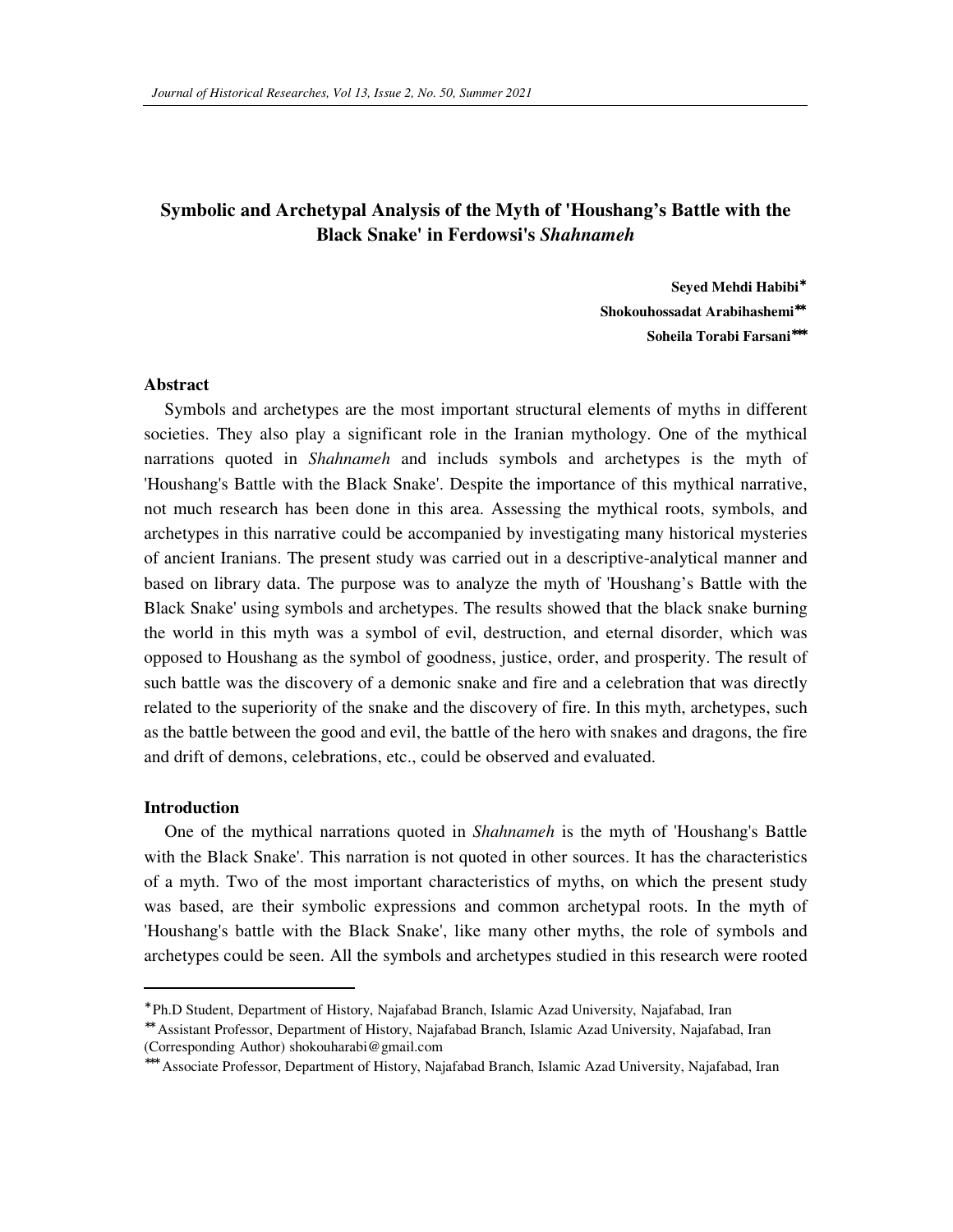in mythical beliefs and could be adapted to the ancient Iranians' religious beliefs. By assessing the symbols, one could discover the roots of the oldest beliefs.

Symbol is one of the tools of knowledge and the oldest and most fundamental method of expression. The myth of 'Houshang's Battle with the Black Snake' also contained several symbols that could be studied to analyze the myth in question and find the roots of many religious and historical beliefs of the ancient Iranians.

 Archetype is another highly important structural element of myths in different societies. In Iranian myths, as in the myths of other societies, archetypes play a significant role, which is closely related to the ancient Iranians' religious traditions. In the myth of 'Houshang's Battle with the Black Snake', these archetypes were also seen. Upon evaluating the myth, the archetypal and symbolic roots of this narrative in the ancient Iranians' traditions and beliefs were clarified.

## **Materials & Methods**

Since the present study was a library research, library data constituted its main materials. The research method was descriptive-analytical with a symbolic approach and archetypal critique.

### **Discussion of Results & Conclusions**

The results of this study indicated that the narration of 'Houshang's battle with the Black Snake' was a mythical narrative and had the characteristics of a myth. In this myth, there are symbols and archetypes rooted in the ancient Iranians' beliefs. The hero's battle with the snake or the dragon was the first archetype to be found in this mythical narrative with its own symbolism. In ancient beliefs, a snake is a two-dimensional creature. In some beliefs, it is a positive and holy being, while being a negative and demonic being in some others. The symbols and archetypes in the myth of " Houshang's Battle with the Black Snake" depicted the negative effect of the snake or dragon in the ancient Iranians' beliefs.

 The snake was black in this myth, which was referred to as a cosmopolitan attitude. The black color of the snake was a symbol of its demonic nature and its world-burning attribute was a symbol of destruction as well. This snake, like other mythical snakes and dragons, was also a symbol of disorder.

 In contrast, Houshang as the hero was a symbol of the forces of goodness, justice, order, and prosperity that stood against the black snake. In this battle, Houshang was superior to the black snake, but the snake was not killed, which was by itself a symbol of hardship, as well as immortality of the serpent and the demonic forces in some ways in the ancient beliefs.

Houshang's battle with the demonic black snake led to the discovery of fire. In this battle, fire as the divine light played the role of driving away the demonic snake. This role of fire was also an archetype that could be traced in the ancient Iranians' beliefs and those of the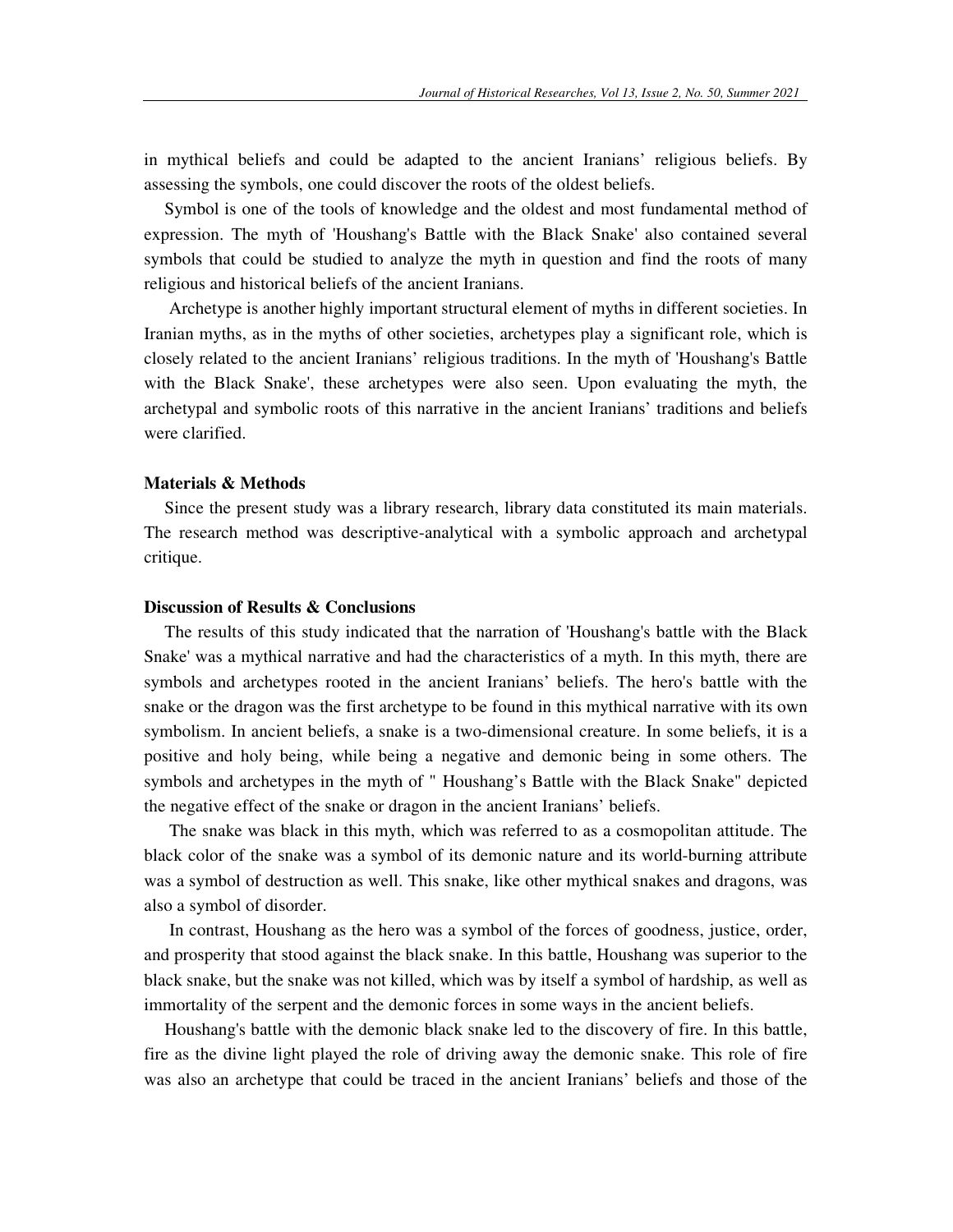peoples of other societies. With the expulsion of the serpent and the discovery of fire, people celebrated the centenary in commemoration of this event. Celebration was also a recurring archetype that was sometimes associated with superiority over demons in the ancient Iranians' beliefs.

### **Keywords**

Shahnameh, Houshang, snake, symbol, archetype

### **References**

- 1. Amoozgar, J. (2009). *Mythological History of Iran*. Tehran: Samt.
- 2. Abnu al-Athir, Ez. (2004). *Tarikh-eKamel*. Translated by SeyedHossein-e Rouhani, volume 1, Tehran: Asatir.
- 3. Abnu al-Balkhi, (2006). *Farsnameh*. Edited by Guy Le Strange and Reynold Nicholson, Tehran: Asatir.
- 4. Al-Tha'alebi, A. (1989). *Histoire des rois des perses*. Translated by Mohammad-e Faza'eli, Tehran: Noghreh.
- 5. Ashrafzadeh, R. & Shah Badizadeh, M. (2016)."The myth of Killing the dragon in the Avesta and epic texts", *Persian Language and Literature Azad University of Mashhad*, No 7, PP 29-49.
- 6. *Avesta*, (2006). Translated by JalilDostkhah, volume 1, Tehran: Morvarid.
- 7. Bahar, M. (2012). *Pazhoheshidarasatir-e Iran*. Tehran: Agah.
- 8. Biruni, M. A. (2007). *Asar al-Baqiyah*. Translated by Akbar-e Danasersht, Tehran: Amirkabir.
- 9. Bal'ami, M. (1974).*TarikhBal'ami*. Edited by Mohammad TaghiBahar, volume 1, Tehran: Tabesh.
- 10.Benveniste, E. (2014). *Iranian religion based on authentic Greek texts*. Translated by BahmanSarkarati, Tehran: Ghatreh.
- 11.Blak, J. & Green, A. (2006). *Gods, Demons, and symbols of ancient Mesopotamia: an Illustrated dictionary*. Translated by PeymanMatin, Tehran: Zavar.
- 12.Burkhart, G. (1954). *Gilgamesh*. Translated by DavoodMonshizadeh, Tehran: FarhangSumka.
- 13.Chevalier, J. &Gheerbrant, A. (2005). *Dictionnaire des symbols*. Translated by SoodabehFazaili, volume 1, Tehran: Jeyhun.
- 14.Christensen, A. (1935). *Iran sous iesSassanids*. Translated by MojtabaMinavi, Tehran: Ma'aref.
- 15.Christie, A. (1994). *Chinese mythology*. Translated by Mohammad Hossein-e BajlanFarrokhi, Tehran: Asatir.
- 16.Cooper, J. (2000). *An illustrated encyclopaedia of traditional symbols*. Translated by MalihehKarbasian, Tehran: Farshad.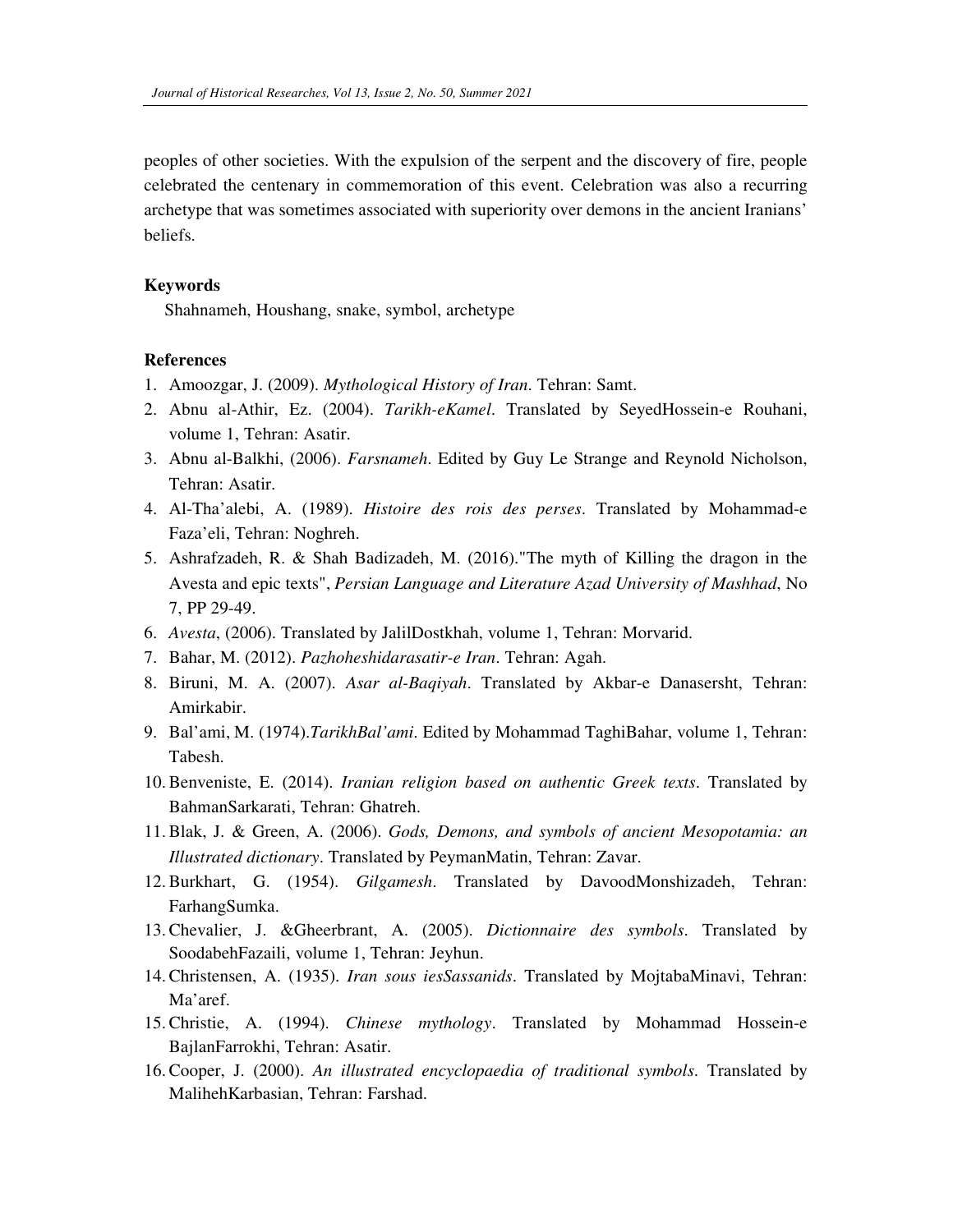- 17. Diakonov, I. M. (1966). *History of media*. Translated by Karim-e Keshavarz, Tehran: Nashr-e Ketab.
- 18. *DinkardBook seven*, (2010). Translated by Mohammad TaghiRashed-Mohassel, Tehran: Research Institute of Humanities and Cultural Studies.
- 19. Dumezil, G. (2004). *The destiny of thewarrior*. Translated by Mehdi-e Baghi, &Shirin-e Mokhtarian, Tehran: Gheseh.
- 20. Esfahani, H. (1967). *History of Prophets and Kings*. Translated by Jafar Shear, Tehran: Iranian Culture Foundation.
- 21. Eslami-e Nodooshan, M. A. (2011). *Dastan-e Dastan-ha*. Tehran: Pablishing Joint Stok Company.
- 22. Esmailpour, A. (2008). *Myths the symbolic expressions*. Tehran: Soroush.
- 23. Faranbagh-e Dadegi, (1990). *Bondahesh*. Translated by Mehrdad-e Bahar, Tehran: Tous.
- 24. Ferdowsi, A. (1987). *Shahnameh*. By the effort of Jalal Khaleghi-e Motlagh, volume 1, New York: Bibliotheca persica.
- 25. Ferdowsi, A. (1990). *Shahnameh*. By the effort of Jalal Khaleghi-e Motlagh, volume 2, California: Bibliotheca persica.
- 26. Frazer, J. G. (2013). *The Golden Bough*. Translated by KazemFiroozmand, Tehran: Agah.
- 27. Gardizi, A. (1984). *Zayn al-Akhbar*. Edited by Abdol-hayy-e Habibi, Tehran: Iranian Culture Foundation.
- 28. Ghaemi, F. (2010). "Anthropologic interpretation of the Dragon myth and the repetitive motifof Dragon slaying in Mythologe", *Literary Essays*, Year 43, No 4, PP 1-26.
- 29. *Gozideh-ha-ye Zadsparam*, (1987).Translated by Mohammad TaghiRashed-e Mohassel, Tehran: Institute of Cultural Studies and Research.
- 30. Green, R. L. (2013). *Heroees of the Greek heroes*, Translated by Abbas Aghajani, Tehran: Soroush.
- 31. Guirand, F. &Delaporte, L. (1996). *The Myths Assyria and Babylonia*. Translated by AbolghasemEsmailpour, Tehran: Fekr-e Rooz.
- 32. Hinz, W. (2009). *The lost world of Elam*. Translated by FiruzFiruznia, Tehran: Scientific & Cultural.
- 33.Ions, V. (1996). *Egyptian mythology*. Translated by Mohammad Hossein-e BajlanFarrokhi, Tehran: Asatir.
- 34.Jung, C. G. (2014). *Man and his Symbol*. Translated by Mahmoud Soltanieh, Tehran: Jami.
- 35.Jung, C. G. (2018). *Archetypen und das collective unbewusste*. Translated by Farnaz-e Ganji and Mohammad Bager-e Ismailpour, Tehran: Jami.
- 36. Kalantar, N. &Sadeghi-ye Tahsili, T. &HassaniJalilian, M. R. &Heidary, A. (2016). "The course of fire from myth to mysticism", *Kohan-name-ye Adab-e Parsi*, Year 7, No 3, PP 21-43.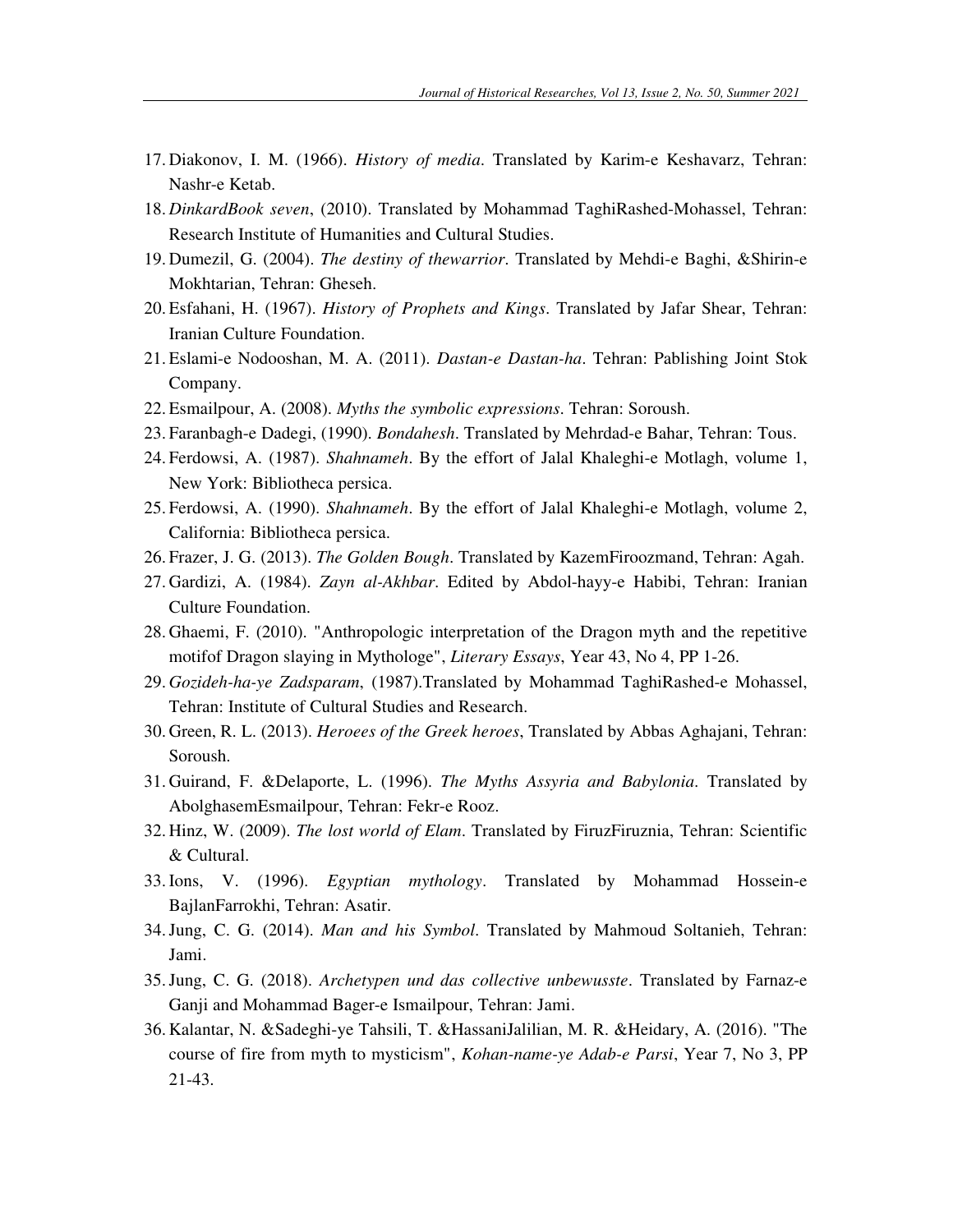- 37. Kazzazi, M. (2013). *Nameh-ye Bastan*. volume 1, Tehran: Samt.
- 38. Khaleghi-e Motlagh, J. (1984). "Introduction of Shahnameh additional parts", *Irannameh*, Volume 3, No 3, PP 242-261.
- 39. Khatibi, A. (2018). "Is the narration of Sadeh celebration in Shahnameh an appendix", *Nameh-ye Farhangestan*. Volume 16, No 3, PP 131-152.
- 40. Khayyam, O. (2001). *NowruzNamah*. Edited by MojtabaMinovi, Tehran: KavehBookhop.
- 41.*Kojiki*, (2001).Translated by Ehsan-e Moqaddas, Tehran: Behjat.
- 42. L'andelyn, Ch. D. (2011). *HistorireMondial*. Ahmad Behmanesh, Volume 1, Tehran: Azad University.
- 43. Meghdasi, M. (1995). *AfarineshvaTarikh*. Translated by Mohammad Reza ShafieiKadkani, Volume 1-3, Tehran: Agah.
- 44. *MinuyeXerad*, (1975). Translated by Ahmad-e Tafazzoli, Tehran: Iranian Culture Foundation.
- 45. MostofiQazvini, H. (2002). *TarikhGozideh*. By the effort of Abd al-HosseinNavayi, Tehran: Amirkabir.
- 46. Nayebzade, R. Samaniyan, S. (2015). "Dragon in myths and culture of China and Iran", *Journal of Mytho-Mystic Literature*, Year 11, No 38, PP 235-269.
- 47. Page, R. I. (2008). *Norse Myths*. Translated by Abbas Mokhber, Tehran: Markaz.
- 48. *Pahlavi Rivayat*, (1999).Translated by MahshidMirfakhraie, Tehran: Institute of Cultural Studies and Research.
- 49. Parnian, M. &Bahmani, Sh. (2012). "Study and analysis of the symbols of the mythological part of Shahnameh", *Textual Criticism of Persian Literature*, Volume 14, No 1, PP 91-110.
- 50. Parrinder, E. G. (1996). *African mythology*. Translated by Mohammad Hossein-e BajlanFarrokhi, Tehran: Asatir.
- 51.Robertson, R. (2019). *Jungian Archetypes*. Translated by Bijan-e Karimi, Tehran: Daf.
- 52.Roozbeh, M. R. &Yekdely-e Kermanshahi, M. (2016). "Fire in the mythology of Iran, Greece and Rome", *Iranian Persian language and literature promotion Association, University of Gilan*, Volume 11, PP 1810-1830.
- 53.Ruthven, K. K. (1999). *Myth*. Translated by AbolghasemEsmailpour, Tehran: Markaz.
- 54. Sadeghzadeh, M &HosseiniMoghadam, M. R. (2016). "Symbolism and derivation of Kiumars and Houshang, Two characters in Shahnameh", *Journal of Iranian studies*, Year 11, No 30, PP 117-131.
- 55. Salehi, A. &Dadvar, A. (2017). "The three myths of invulnerability: Achilles, Esfandiyar, and Siegfried a comparative study based on Jungian archetype theory", *Journal of Mytho-Mystic Literature*, Year 13, No 47, PP 165-196.
- 56. Sarkarati, B. (2006). *Sayeh-ha-ye* shekar*shodeh*. Tehran: Tahoori.
- 57. *Shayestnashayest*, (1990).Translated byKatayounMazdapour, Tehran: Institute of Cultural Studies and Research.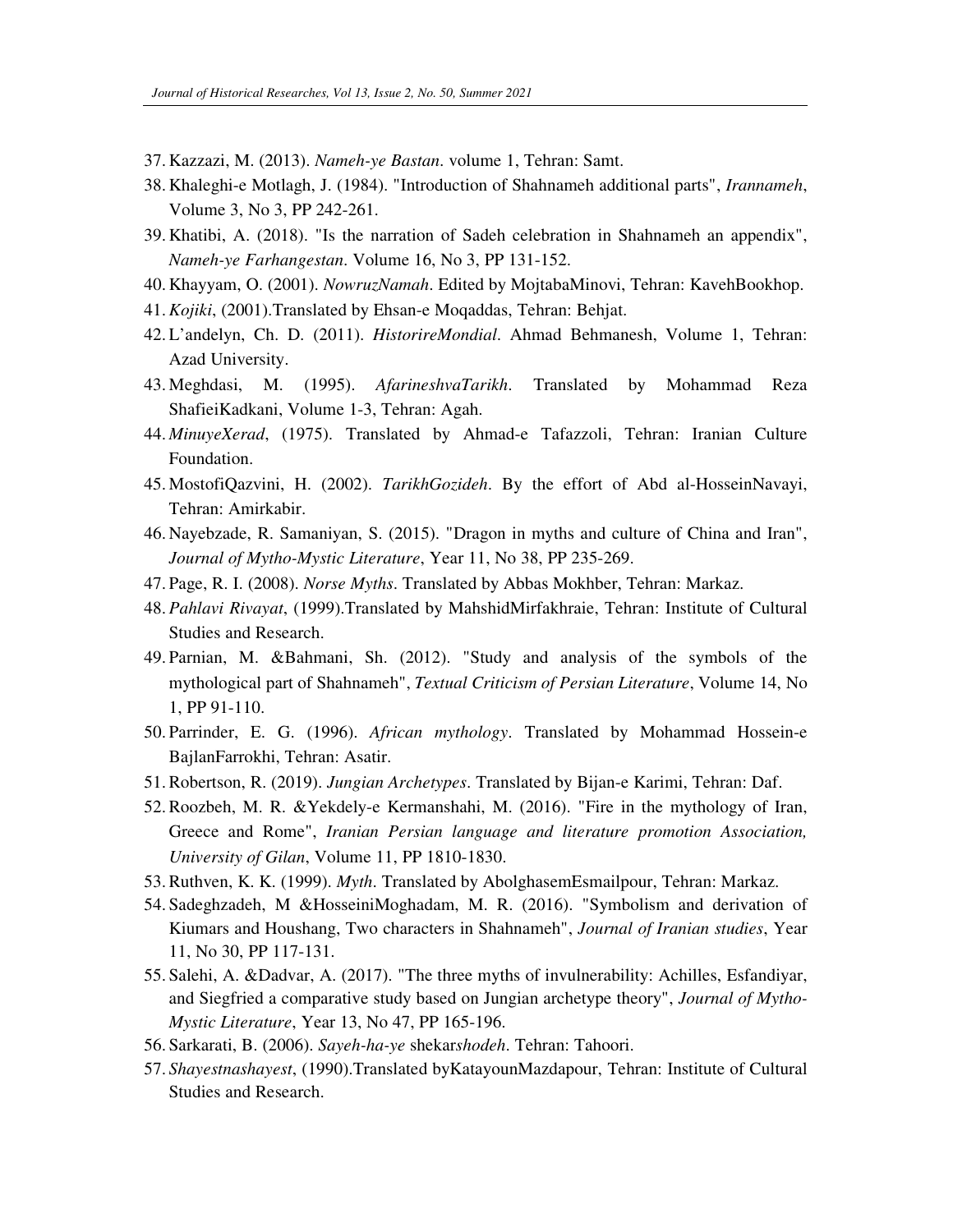- 58. Tabari, M. (2004). *TarikhTabari*. Translated by AbolghasemPayandeh, volume 1, Tehran: Asatir.
- 59. Tahery, S. (2015). "The inversion of a symbols concept", *Honar-ha-ye Ziba- Honar-ha-ye Tajassomi*, Volume 20, No 3, PP 25-34.
- 60. Vakili, Sh. (2015). *Fargasht-e Ensan*. Tehran: Shourafarin.
- 61. Zarrinkoob, A. (2009). *TarikhdarTarazo*, Tehran: Amirkabir.
- 62. Zekrgoo, A. H. (1998). *Secrecy of Indian myths Vedic Gods*, Tehran: Fekr-e Rooz.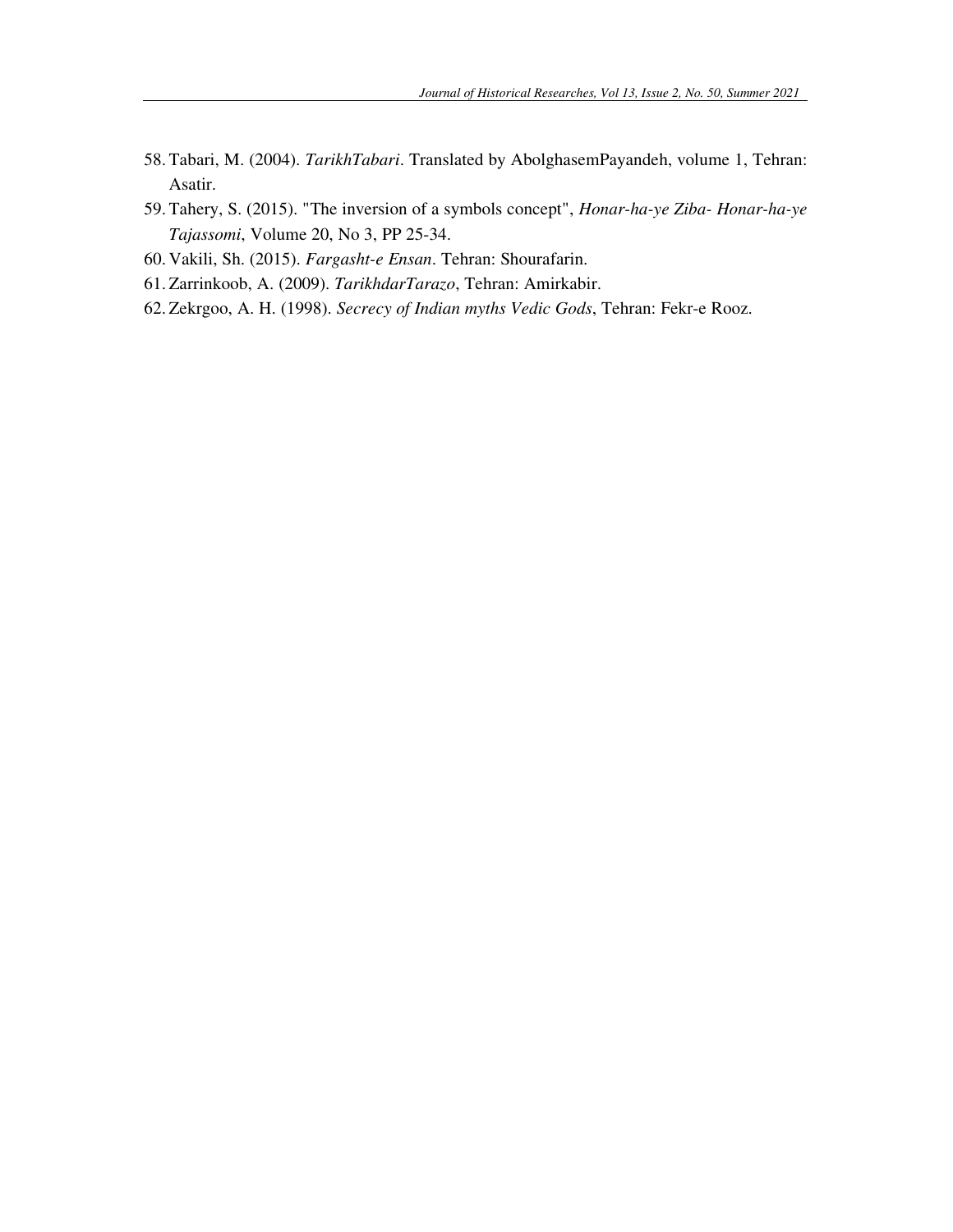فصل نامه علمي پژوهشهاي تاريخي (نوع مقاله: پژوهشي) معاونت یژوهش و فناوری دانشگاه اصفهان سال پنجاه و هفتم، دوره جدید، سال سیزدهم شماره دوم (پیاپی ٥٠)، تابستان ١٤٠٠، صص ٥٢ - ٣٥ تاريخ وصول: ١٤٠٠/٥/١٨، تاريخ پذيرش: ١٤٠٠/٦/٣١ http://dx.doi.org/10.22108/jhr.2021.129997.2239

تحلیل نمادشناسانه و کهنالگویی اسطورهٔ نبرد هوشنگ و مار سیاه در شاهنامهٔ فردوسی

سيد مهدي حبيبي \* - شكوهالسادات اعرابي هاشمي \*\*- سهيلا ترابي فارساني\*\*\*

چکیده

در جوامع مختلف، نمادها و کهنالگوها مهمترین عناصر ساختاری اسطورهها را تشکیل میدهند. در اسطورهشناسـی ایرانی نیز نمادها و کهنالگوها نقش بسیار مهمی برعهده دارند. اسطورهٔ نبرد هوشنگ با مار سـیاه یکـی از روایــتـهــای اسطورهای است که در شاهنامه نقل شده و نمادها و کهنالگوهایی را در خود جای داده است. بــه نســبت اهمیــت ایــن روایت اسطورهای، دربارهٔ آن پژوهشهای چندانی صـورت نگرفتـه اسـت. بررسـی ریشــههــای اسـطورهای و نمادهــا و کهنالگوهای موجود در این روایت، با کشف بسیاری از رازهای تاریخی ایرانیان باستان همراه است.

پژوهش حاضر به روشی توصیفی تحلیلی و براساس دادههای کتابخانهای تدوین شده است. هـدف ایــن پــژوهش تحلیل اسطورهٔ نبرد هوشنگ و مار سیاه با استفاده از نماد و کهن|لگوست. نتایج بهدستآمده از آن حکایـت دارد کـه در این اسطوره، مار سیاه جهانسوز نمادی از شرارت و نابودگری و بی نظمی جاویدان اسـت کــه در برابـر هوشــنگ، یعنی نماد خیر و دادگری و نظم و آبادگری قرار میگیرد. حاصل این نبـرد، رانـش مـار اهریمنــی و کشـف آتـش و جشنی است که با برتری بر این مار و کشف آتش ارتباط مستقیم دارد. در این اسطوره، کهنالگوهایی همچـون نبـرد خیر و شر، نبرد قهرمان با مار و اژدها، آتش و رانش اهریمنان، جشن و… درخور مشاهده و بررسی است.

واژههای کلیدی: شاهنامه، هوشنگ، مار، نماد، کهن الگو، جشن سده.

<sup>\*</sup> دانشجوی دکتری گروه تاریخ، واحد نجف اّباد، دانشگاه اّزاد اسلامی، نجف اّباد، ایران mehdihabibi8088@gmail.com

<sup>\*\*</sup> استادیار گروه تاریخ، واحد نجف آباد، دانشگاه آزاد اسلامی، نجف آباد، ایران (نویسنده مسؤول) shokouharabi@gmail.com

<sup>\*\*\*</sup> دانشیار گروه تاریخ، واحد نجف اّباد، دانشگاه اّزاد اسلامی، نجف اّباد، ایران tfarsani@yahoo.com

Copyright © 2021, University of Isfahan. This is an Open Access article distributed under the terms of the Creative Commons Attribution<br>License (http://creativecommons.org/licenses/BY-NC-ND/4.0/), which permits others to d as they credit it, but they cannot change it in any way or use it commercially.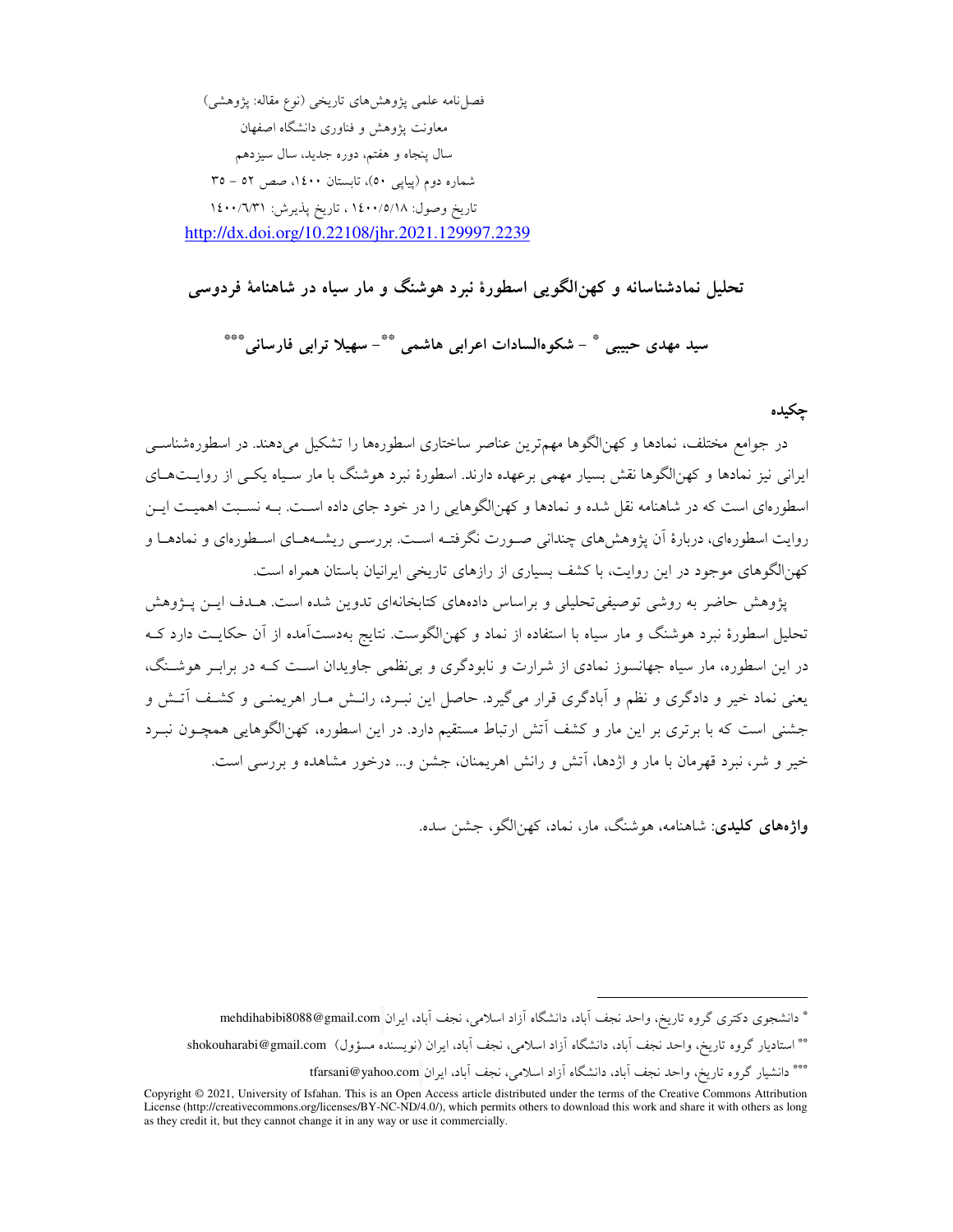#### مقدمه

در زبان انگلیسی، (Myth) برابـر اسـطوره اسـت. در یونانی میتوس (Mythos) به معنی شرح و خبـر و قصــه آمده که با واژهٔ انگلیسی موث (Mouth) به معنـی دهـان و بیان و روایت از یک ریشه است (روتون، ۱۳۷۸: ٥١). در زبان فارسی، واژهٔ اسطوره وامواژهای است برگرفته از زبان عربی؛ اما این واژه خـود وامواژهای اسـت از اصـل يوناني هيستوريا (Historia) به معناي استفســار، تحقيــق، اطلاع، شرح و تاریخ (بهار، ۱۳۹۱: ۳٤٣).

اسطورهٔ نبـرد هوشـنگ بـا مــاری سـياه يکــی از روایتهای اسطورهای است که در شاهنامه ذکر شده است. این روایت در دیگر منابع ذکر نشده و بنابر نظر برخي پژوهشگرها، همچـون جــلال خــالقي مطلــق و میرجلال الدین کـزازی، ازجملـه ملحقـاتی اسـت کـه بعدها به شاهنامه اضافه شده است. خـالقى مطلــق در تصحیحی که از شاهنامهٔ فردوسی ارائه کرده، اسطورهٔ نبرد هوشنگ با مار سـیاه را در زیرنــویس جـای داده است (خالقی مطلق، ١٣٦٦: ٣٠/١). كزازی اين روايت را در بخش برافزودههای نامهٔ باستان (کـزازی، ۱۳۹۲: ١٨١/١/و ١٨٢) ذكر كرده است.

با وجود این، روایت نبرد هوشـنگ بـا مـار سـیاه ویژگیهای اسطوره را دارد. دو نمونـه از مهـمترین ویژگیهای اسطورهها که پژوهش حاضر برپایـهٔ آنهـا شکل گرفته، بیان نمادین و ریشـههـای کهـنالگـویی مشترک آنهاست. درواقع، اسطورهها هممین الگوهـای ازلی (کهن|الگوها) (Archetype) و نمودارها و نمادها (Symbol) هستند (شواليه، ١٣٨٤: ٣١/١).

در اسطورهٔ نبرد هوشنگ با مار سیاه نیــز همچــون بسیاری دیگر از اسطورهها، نقش نمادها و کهنالگوها مشاهده پذیر است. تمـامی نمادهـا و کهـنالگوهـای بررسی شده در این پـژوهش در باورهـای اسـطورهای ریشه دارند و تطبیق آنها با باورها و اعتقادهـای دینـی

ایرانیان باستان امکانپذیر است. ریشـههـایی کـه ایـن نمادها و کهنالگوها در باورهای کهن ایرانیان باستان دارند یکی دیگر از علـتهـای اسـطورهایبودن ایـن روایت است. باید اشاره کرد انسانهای ابتـدایی میـان اسطوره و افسـانه تفـاوت و مـرز قائـل بودنـد. آنهـا اسطوره را سرگذشتی حقیقی میدانســتند و افســانه را غير حقيقي مي ينداشتند (اسماعيل يور، ١٣٨٧: ١٥).

هر اسطورهشناس با بررسی روایتهای اسطورهای، نوع نگرش گذشتگان را بر پدیلدهها درک میکند. اسطوره پاسخگوی بسیاری از نادانستههای تاریخی بشر است. اسطورهها نشــاندهنـدهٔ فرهنـگ و نحـوهٔ تفکـر مردمان در دورانهای کهن است (آموزگار، ۱۳۸۸: ۱). آنچه امروزه از آن در حکم اسطوره یـاد مـیشــود، در دوران باستان بواي انسانهاي معتقلد از مسلمات تاریخی بوده که با اعتقادهای دینی پیوند داشته است. باورهـاي دينـي انسـان نخسـتين از اسـطورههـا أغـاز می شود. پس به عبارتی، اسطوره دیـن و دانـش انسـان نخستین و داشتههای معنوی اوست (اسماعیل پور، ۱۳۸۷: ۱٤). بررسی نمادشناسانه و کهنالگویی اسطورهٔ نبرد هوشنگ با مار سیاه، بهوضوح ریشههـای دینــی و اعتقادی این روایت و ریشههای قدسی آن را به تصویر میکشد. خیر، شر، مار، رنگ سیاه، آتش و جشــن، چــه مثبت باشند و چه منفی، در اعتقادهای ایرانیـان باسـتان جایگاهی ویژهای داشتند.

با بررسی نمادها بـه ریشـهٔ کهـنتـرین باورهـا و اعتقادها پی میبریم. نماد یکی از ابزارهای معرفت و کهنترین و بنیادیترین روش بیان محسوب می شود (کوپر، ۱۳۷۹: سه). در اسطورههای ایرانبی، همچون اسطورههــاي ديگــر جوامــع، نمادشناســي كــاربرد چشمگیری دارد. فردوسی نیــز در اســطورههــایی کــه روایت کرده، بــه اهمیــت نمادشناســی وقــوف داشــته است: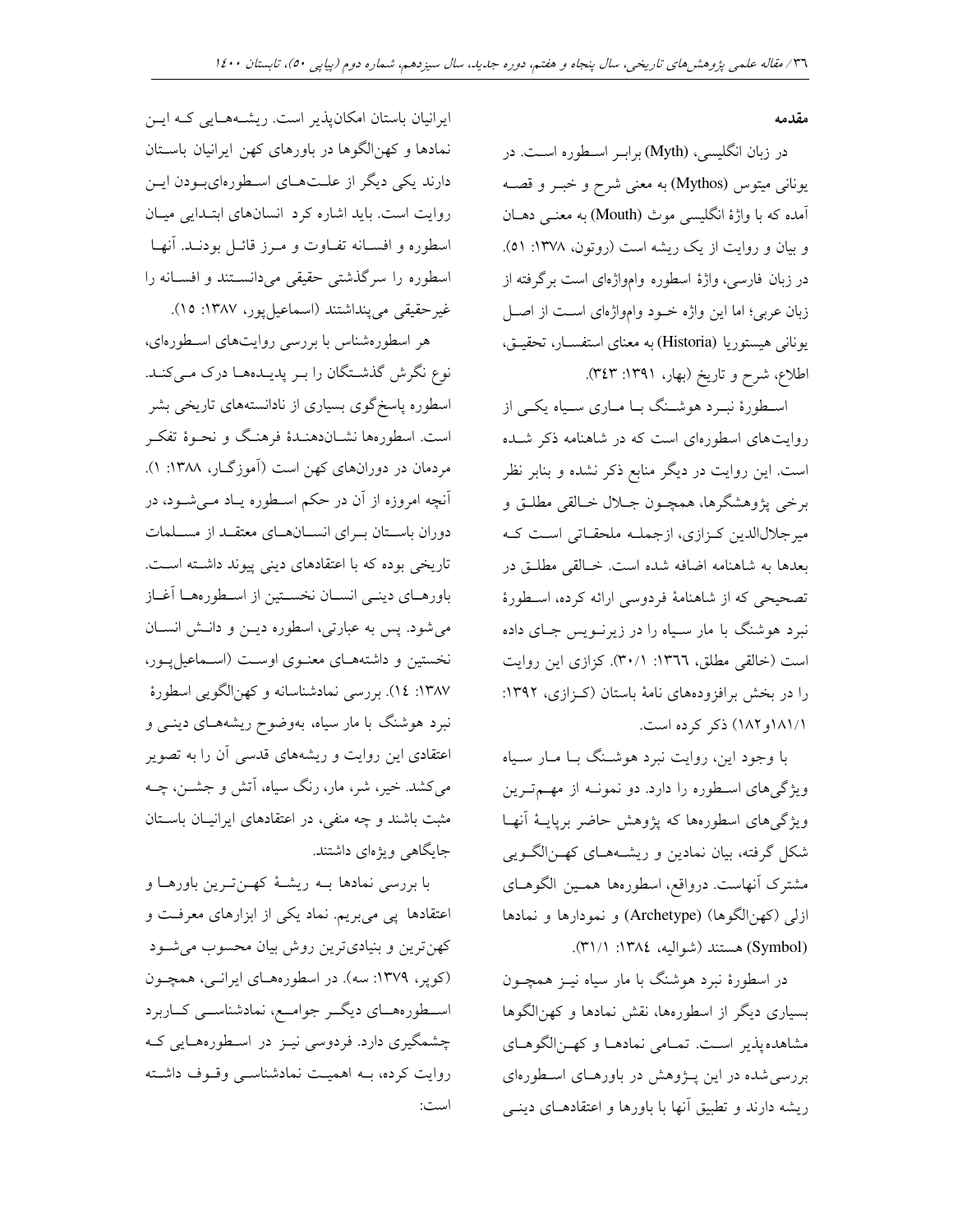تـــــوايـــــــــن را دروغ و فســـــــانه مــــــــدان بـــــــه يكســـــــان روشـــــــــن زمانــــــــه مــــــــدان ازو هرچــــــه انـــــــــدر خــــــــورد بـــــــا خــــــــرد (فردوسی، ١٣٦٦: ١٢/١).

اسطورهٔ نبرد هوشنگ بـا مـار سـياه نيــز نمادهـاي چندی در خود جای داده است کـه بـا بررسـی آن تحلیل اسطورهٔ مدنظر و پی بردن به ریشهٔ بسیاری از باورهای دینمی و تاریخی ایرانیان باستان ممکن مې شود.

كهــنالگوهــا از عناصــر ســاختاري و بســيار مهــم اسطورههای جوامع مختلفاند. اسطورهها و افسانههـای قومی نخستین دربارهٔ کهنالگوهـاییانـد کـه بـه روش ویژه تعدیل شدهاند و به طور معمول سنت، آنهـا را بــه دیگران می آموزد (یونگ، ۱۳۹۷: ۱۱). در اسطورههای ایرانسی نیــز همچــون اســطورههــای دیگــر جوامــع، کهنالگوها نقش بسیار مهمی برعهـده دارنـد کـه بـا سنتهای دینی ایرانیان باستان پیوندی تنگاتنگ دارنـد. در اسطورهٔ نبرد هوشنگ با مار سیاه نیز این کهن|لگوها به چشم میخورند. با بررسی اسطورهٔ نبـرد هوشـنگ و مار سیاه، ریشههای کهنالگویی این روایت در سـنت و باورهای ایرانیان باستان روشن می شود.

با استفاده از نمادها و کهنالگوهـا، پاسـخ دادن بــه پرسشهایی ممکن میشود که در ذهن خواننـدههـای اسطورهٔ نبرد هوشنگ با مار سیاه بـه وجـود مـی]یــد. پرسشهایی که پـژوهش حاضـر بـا اسـتفاده از کهنالگوها و نمادها در پـی پاسـخدادن بـه آن اسـت عبارتاند از: ۱. آیا با تحلیل نمادها و کهـنالگوهـای موجود در ایسن روایست، بازشناخت ریشههای اسطورهای آن ممکن است؟ ٢. چـرا مـار، سـياهرنـگ تصویر شده و در این اسطوره، رنگ سیاه چــه بــاوری را نمادینــه کـرده اســت؟ ٣. صـفت جهانســوز بــه کاربردهشده برای این مار به چـه معناسـت و چـرا در

برابر صفت جهانجوی هوشنگ قرار مــیگیــرد؟ ٤. در این اسطوره، کشتهنشدن مار چه باور که نالگ ویی را نمادينه كرده است؟ ٥. ارتباط نمادشناسانة آتش با راندهشدن مار و برگزاری جشن سده در چیست و بـا کدام یک از باورهای کهنالگویی در ارتباط است؟

این پژوهش میکوشد به روشی توصیفی تحلیلی با رویکردی نمادشناسانه و کهنالگویی، اسطورهٔ نبـرد هوشنگ و مار سیاه را بررسی کند و بـه پرسـشهـای مطرحشده پاسخ دهــد. در ايــن پــژوهش جمــع|َوري دادهها به روش كتابخانهاى است.

ييشينة يؤوهش

دربـارهٔ نمادهــا و کهــنالگوهــا و ارتبــاط أنهــا بــا اسطورهها تاكنون كتابها و مقالههاى بسيار نوشته شده است. در ادامه، به چند نمونه از مهمترین آثــاری که در این زمینه نگاشته شدهاند، اشاره خواهد شد:

فريــزر(Frazer) (١٣٩٢)، شــاخهٔ زريــن. تحليــل تطبیقی کهنالگوهـای تکرارشـونده را جیمـز فریـزر، انسانشناس نامدار اسکاتلندی، در مهمترین اثر خـود، يعني شاخهٔ زرين، به كار برده شده است. شاخهٔ زرين پژوهشی فرهنگی و تطبیقی وسیع در اسطوره و دیـن است. فریزر در اثر خود، شیوههای نخستین مناسک و آیینهای نمـادین و رازآمیـز مـذهبی و اسـطورههـا و سحروجادو را بررسی کرد؛ سپس با مقایسهٔ و تطبیــق آنها و یافتن شباهتهای فراوان نتیجه گرفت نیازهای نخستین و اساسی انسـانهـا در هـر مکـان و زمـان يكسان است. شاخهٔ زرين مي خواهـد وجـه مشـترك تاحدودي همهٔ اديان ابتدايي را با هم و با اديان مدرن، همجون مسيحيت، نشان دهد.

یونگ (Jung) (۱۳۹۳)، انسـان و ســمبلهـایش. کارل گوستاو یونگ، روانشــناس برجســتهٔ سوئیســی است و کتاب انسان و سمبلهایش یکی از کتابهای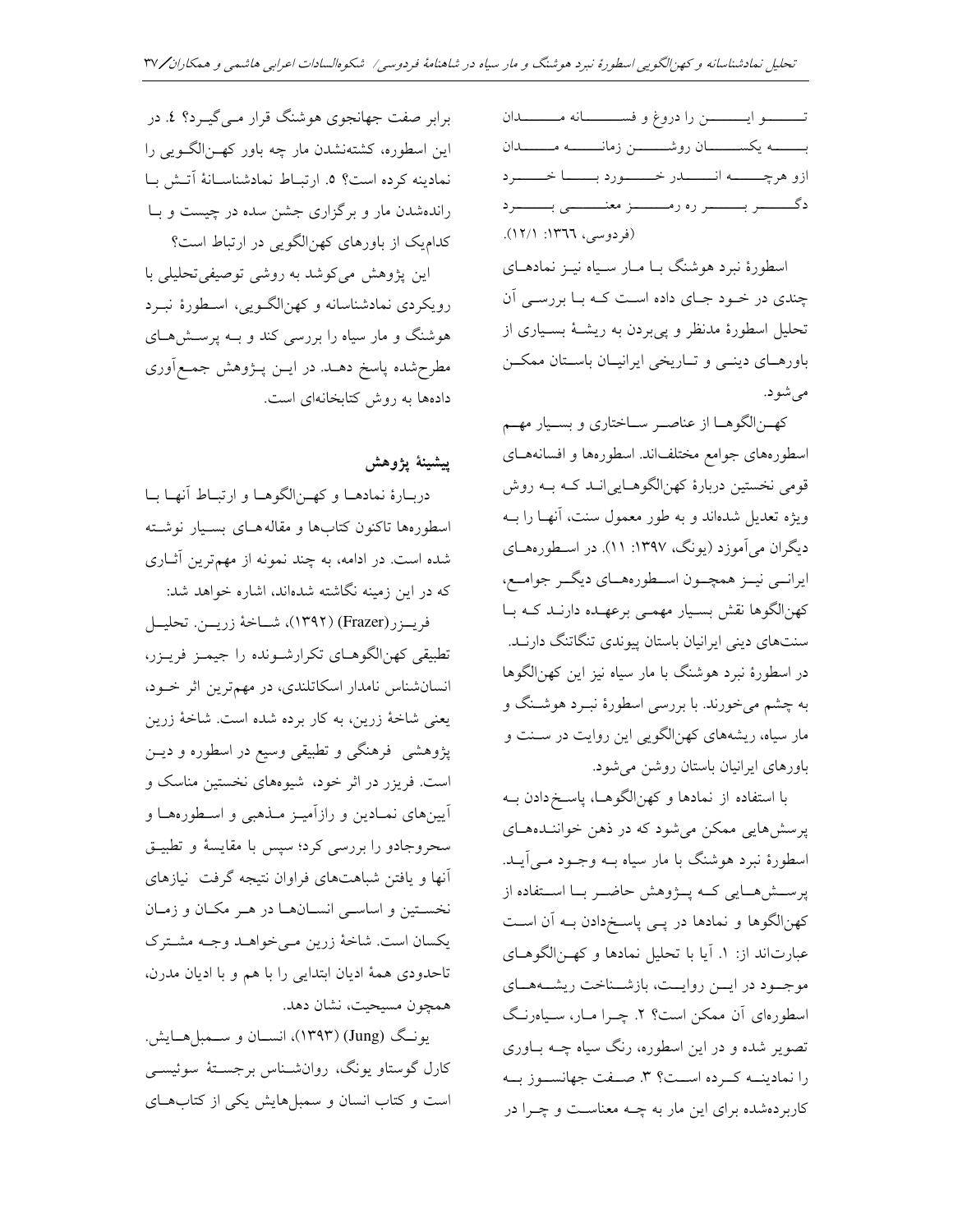معروف یونگ نزد مردم به شمار میآید. این اثر پس از مرگ یونگ انتشـار یافـت و بـه روشـی تحلیلـی، رویاها و اسطورهها و هنر و دیگر مسـائلی را بررسـی کرده است که بــا ناخودآگــاه جمعــی بشــر در ارتبــاط است. در نظر یونگ، محتـوای ناخوداًگـاه جمعـی یــا همان كهنالگوها به شكل رويـا و افســانه و اسـطوره تجلبي مي يابنـد. در بخـشهـاي مختلـف ايـن اثـر، اسطورهها و افسانههای سرزمینهای مختلف را با زبان نمادشناسانه و کهنالگویی بررسی کرده است.

رابرتسون (Robertson) (١٣٩٨)، كهن الكوهاي يونگي. كتاب كهـن الگوهـاي يـونگي از جديــدترين کتابها دربارهٔ کهنالگو و نظریههای یونگ است. این کتــاب شــامل بررســـي نظريــــهمــاي يونــگ دربــارهٔ کهنالگوهاست. این کتاب پس از بررسـی ناخودآگـاه جمعی، نظریهٔ کهنالگوهای یونگ را به منظور روشن كردن اجزاي شخصيت ارائه كرده است. در اين كتاب همچنين دربارهٔ تاريخچهٔ كهن|لگو بحث شده است.

پرنیان (۱۳۹۱)، «بررسی و تحلیل نمادهـای بخـش اساطیری شاهنامه». آنگونهکـه در ایــن پــژوهش آمــده است، سرشت دوگانهٔ خلقت مسئلهٔ اصـلی در اسـاطیر ایران است و در جریان گذر از اسطوره به حماسه، نبرد دو نیروی نیک و بد در جنبههای مختلف هستی نمایان می شود و برخی از شخصیتها کـه بـیش از سـایر عناصر، بيانكننـدۀ مفـاهيم رمـزي و نمـادينانـد، نمـاد تحول ایزدان بـه شـاهان انـد. شخصـیتهـای نمـادین، موجودات موهوم اساطيري، خوابهاي نمادين شـاهان و قهرمانان و نمـادینگی آب و آتـش و فـره از دیگـر عناصر نمادینی اند که در این پژوهش واکاوی شـدهانـد. شخصيتهاى نمادين بهويژه يادشاهان، همچـون سـاير عناصر، ارزش نمادین دارند و بخشی از عناصر سـازندهٔ نمادهای اساطیری را در شاهنامه تشکیل می دهند.

اسطورهٔ نب د هوشنگ با مبار سبیاه ازجملیه

روایتهـایی اسـت کـه بـا توجـه بـه اهمیـت آن، در اسطورههای ایرانی دربـارهٔ اَن پــژوهشهـای چنــدانی صورت نگرفته است؛ ازجمله پژوهشهایی که دربـارهٔ این اسطوره انجام شده است، باید نمونههای زیـر را ىيان كې د:

خالقي مطلـق (١٣٦٣)، «معرفـي قطعـات الحـاقي شاهنامه». در اين يژوهش جلال خالقي مطلق بــا بيــان پنج علت، روایت نبرد هوشنگ با مار سیاه و برگزاری جشن سده را ازجمله ملحقاتی معرفی میکند کـه در زمانی پس از فردوسی به شاهنامه اضافه شده است؛

صادقزاده و حسینی مقدم (۱۳۹۵)، «ریشهشناسبی و نماديردازي شخصيت كيومرث و هوشنگ در شاهنامه». در این پژوهش با تجزیهوتحلیل بیـتهـای شـاهنامه و بــا بهــرهجســتن از منــابع معتبــر شــاهنامهشناســي و اسطورهشناسی و تاریخی، ابتدا مهمترین نامها و لقبها در بخش اسطورهای، بـهویـژه شخصـیت کیـومرث و هوشنگ، تجزیه و تحلیل شده است؛ سـپس بـهلحـاظ ریشهشناسی، تعابیر نمادین و رمزی و عرفانی تحلیل و مقايســه شــده و براســاس شــواهد و قــراين موجــود، نتيجهگيري شده است. بخشهايي از ايـن پـژوهش، مفاهیم نمادین اسطورهٔ نبرد هوشنگ با مـار و پیـدایش آتش و جشن سده را واکاوی کرده است.

خطیب<sub>ی</sub> (۱۳۹۷)، «اَیــا روایــت جشــن ســده در شاهنامه الحاقي است». همـان گونـه كـه از نـام ايـن يژوهش برمي آيد، موضوع آن دربارهٔ سـنديت روايـت نبرد هوشنگ با مار سیاه و برپایی جشن سـده اسـت. این مقاله نظر برخی از پژوهشگرها همچـون جـلال خالقي مطلق را دربارة الحـاقىبودن ايـن بيـتهـا در شاهنامه مطـرح كـرده و ايــن نظريــههــا را بررســي و تحلیل کرده است. در این پژوهش، نویسنده با مطـرح كردن علتهايي نظر خالقي مطلـق را دربـارهٔ الحـاقي بودن روایت نبرد هوشنگ با مار سیاه رد کرده است.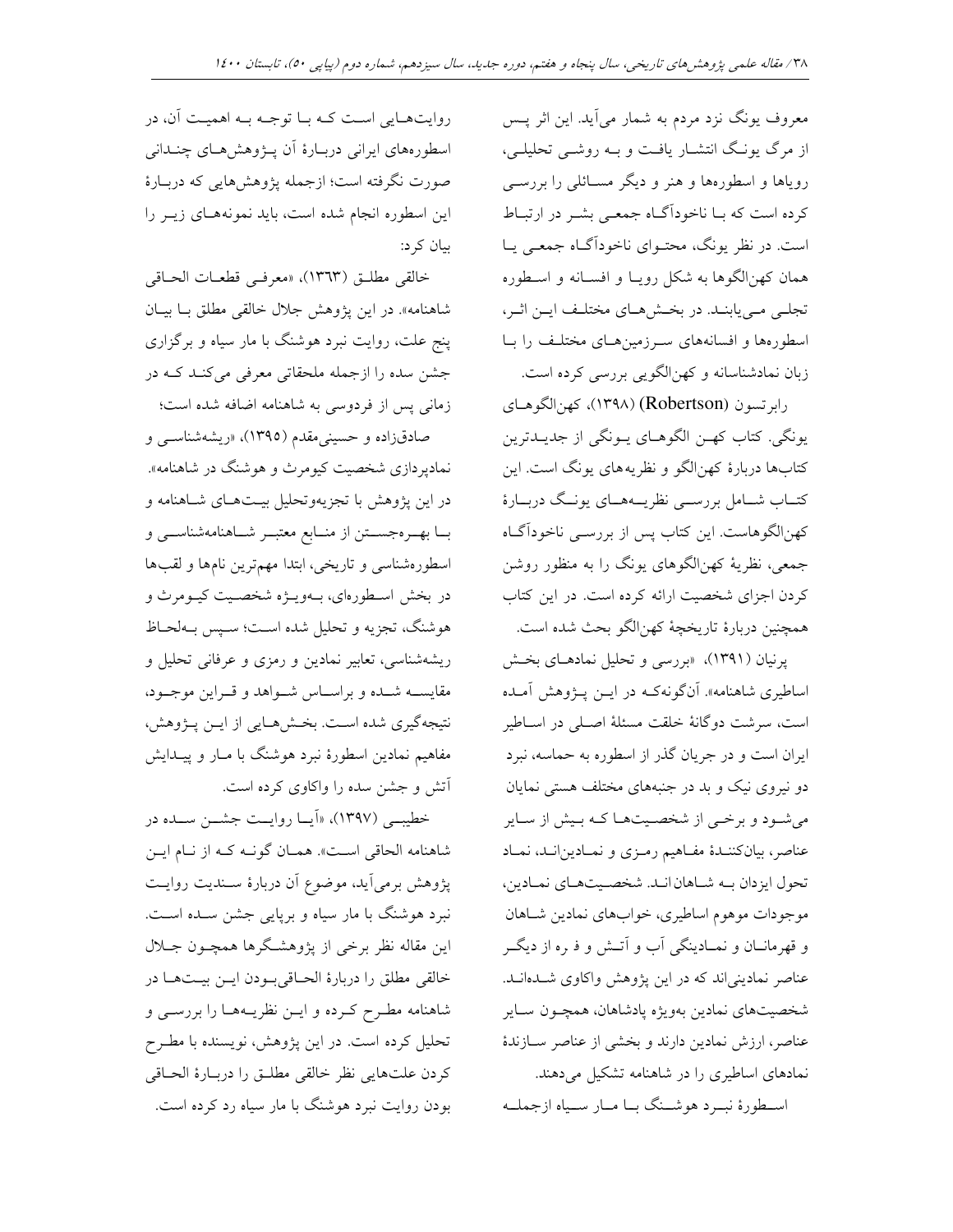مار و اژدها یکی از بن مایههای وسیع کهنالگویی است که دربـارهٔ آن پــژوهشهـای بسـیاری صــورت گرفته است. در زیر به چند نمونه از ایـن پـژوهشهـا اشاره می شود:

قائمي (١٣٨٩)، «تفسير انسان شناختي اسطورة اژدهـا و بـنمايــهٔ تكرارشــوندهٔ اژدهاكشــي». در ايـن پژوهش، اسطورهٔ اژدها از دو بعـد سـاخت بيرونــي و درونی بررسی شده است. بعد بیرونی اسطورهٔ اژدهـا با تمرکز بر نقش محوری مار، در حکم نمونهٔ طبیعـی مرگ و نـابودي و جانـدارانگاري حـوادثي همچـون طوفان و زلزله و آتشفشان شكل گرفتـه اسـت. بعـد درونی آن با تکیهبر تحلیل روانشناسی یونگ از ایـن اسطوره، نمايندهٔ نيمهٔ تاريک ناخودآگاه انسان است.

طاهري (١٣٩٤)، «باژگوني مفهـوم يـک نمـاد «بررسی که نالگوی مار در ایران و سرزمین های همجوار». این پـژوهش بـا نگـاهی بـر اسـطورههـا و باورها و نقش مایههای بهجای مانده روی آثـار هنـری، بازنمـايي كهــنالگــوي مــار را در هنــر ايــران و سرزمینهای همجوار بررسی کرده است. این پژوهش روند تبدیل جنبههای مثبت مار و اژدها به جنبههـای منفي و اهريمني را واكاوي كرده است.

نایبزاده و سامانیان (١٣٩٤)، «اژدها در اسطورهها و فرهنگ ايـران و چـين». ايـن پـژوهش بـا تطبيـق اسطورهٔ اژدها در ایران و چین، تفاوتهایی را بررسی می کند که میان این بن مایهٔ اسطورهای در ایران و چین است. اژدها در چین نمـاد خیـر و برکـت و در ایـران نمادي از اهريمن است.

اشرفزاده و شاهبدیعزاده (١٣٩٥)، «اسطورهٔ اژدهاکشی در اوستا و متون حماسی». در ایـن مقالـه، نویسنده اسطورهٔ اژدهاکشی گرشاسپ را در اوستا، در حکم بن مایهای کهنالگویی در برخی دیگر از متون اسطورهای و حماسی ایران پیگیری کرده است.

از میــان پـــژوهش،هــای صـــورتگرفتــه، تــاکنون پژوهشی اختصاصی دربارهٔ اسطورهٔ نبـرد هوشـنگ بـا مار سیاه انجام نشده است که جنبههای نمادشناسانه و كهنالگويي اين اسطوره را كنكـاش كنـد؛ پـس مقالـهٔ حاضر را باید از نخستین پـژوهشهـا در ایـن زمینـه شناخت.

اسطورهٔ هوشنگ

نام هوشنگ (Hušang) (هئوشینگه) به معنــی «کســی که خانههای خوب فراهم می سازد» یا «کسی که خانههای خـوب مـی بخشـد» اسـت. لقـب او در اوسـتا يرداته (Paradata) است؛ به معنى «نخستين كسبي كـه (برای حکومت) تعیمین شد» کـه در پهلـوی و فارسـی بهصورت پیشداد درمیآید؛ به معنی «نخستین کسبی کـه قانون مي آورد» (آموزگار، ١٣٨٨: ٥١). هوشـنگ پيشــداد در اوستا با برخورداری از فره مزدا آفرید و یـاریگیــری از ایزدان در برابر موجودات اهریمنی و مردمان بـدکردار، برتری می یابـد (اوسـتا، ١٣٨٥: ٠١/ ٣٠١و٣٠٢، ٢٤٦و٣٤٦، ٤٤٩ و ٤٤٩ و ٤٧٣ تا ٤٨٩). او در متون يهلـوي نيـز بـه علت داشتن فره برتر، فرمانرواي جهان مي شود و بسیاری از دیوهـا را درهـم مـیشـکند (دینکـرد هفـتم، ١٣٨٩: ٢٠٠؛ روايت پهلـوي، ١٣٦٧: ٥٧؛ فرنبــغ١دگــي، ١٣٦٩: ١٣٩٩؛ مينوي خرد، ١٣٥٤: ٤٣).

در شاهنامه و متون نویسندههای مسلمان، بسیاری از نوآوریهای بشر همچون استفاده از آتش، استخراج فلز، ساخت خانــه، كشــاورزي و... (فردوســي، ١٣٦٦: ٢٩/١؛ طبري، ١٣٨٨: ١١١/١و١١٢؛ ثعـالبي، ١٣٦٨: ٨؛ بلعمـي، ١٣٥٣: ١٢٨/١و ١٢٩؛ ابن بلخي، ١٣٨٥: ٢٧؛ اصفهاني، ١٣٤٦: ٣٠؛ مســتوفي قزوينــي، ١٣٨١: ٧٧) بــه هوشــنگ نسبت داده شده است. او کسی است کـه در جهـان بـا دادگری و قانون حکومت کرد و در باور ایرانیان باستان، گاهی در جایگاه پیامبر شـناخته مـیشـود. در بخشـی از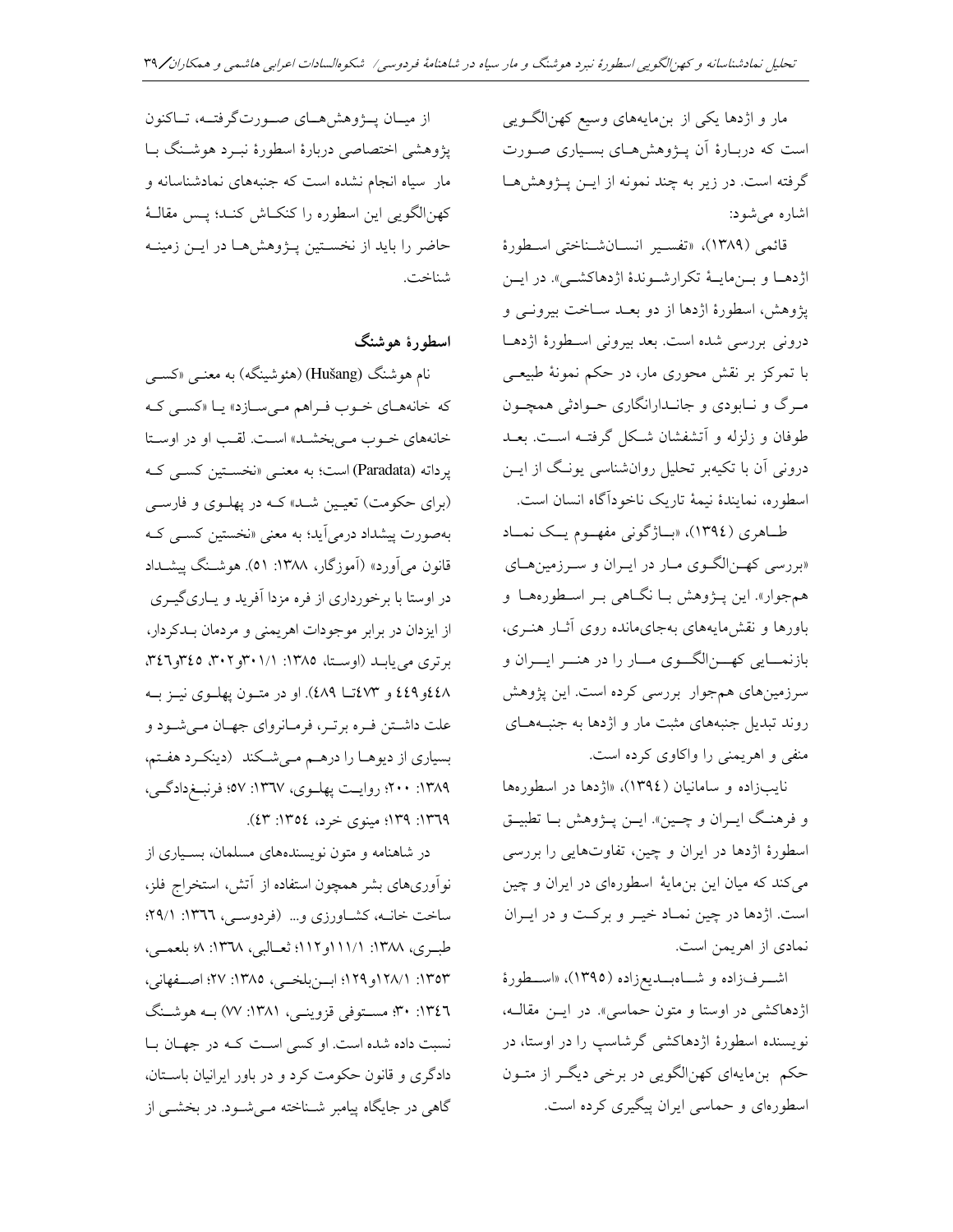اسطورهٔ هوشنگ نقل شـده در شـاهنامه، هوشـنگ در راه با ماري برخورد مي كنـد. در ايـن اسـطوره، هوشـنگ بـا سنگی به نبـرد مـار مـیرود. حاصـل ايـن نبـرد برتـري هوشنگ، فرار مار سیاه، کشف آتش و جشنی است ک برپا میشود. برای بیـتهـای مربـوط بـه اسـطورهٔ نبـرد هوشنگ با مار سیاه و جشن سده از زیرنــویس شــاهنامهٔ تصحيح شدة جلال خـالقى مطلـق اسـتفاده شـده اسـت (فردوسی، ١٣٦٦: ٣٠/١).

نقش مثبت مار و اژدها در باورهای کهن

بــا تطبيــق اســطورههــاي مــار و اژدهــا در جوامــع مختلف، دو وجهي بودن ايــن كهــن|لگــوي اســطورهاي روشـن مـیشـود. در اسـطورههـا و باورهـای جوامـع مختلف، اژدها و مـار گـاه چهـرهای مثبـت دارد و گـاه چهره ای منفی. در اسطورههای چینـی، اژدهــا چهــرهای مثبت دارد. در اسطورههای چین، اژدها مقدس و عامـل ريسزش بساران اسست (كريسستي، ١٣٧٣: ٦٥). در اسطورههای مردمان أفریقا نیز جنبههـای مثبـت مـار و اژدها مشاهده میشود؛ برای مثـال فـونهـا مـیگوینـد وقتی جهان آفریده شد، اژدرماری پیرامون زمین پیچیـد و زمین را به هم فشرد و مکانی بـرای زنـدگی آدمیـان فراهم کرد. میگویند اژدرمار همچنان بر پیرامون زمـین ییچیده است تا زمین استوار بمانـد. در روایتـی دیگـر، مارهـا در چهـار جهـت اصـلي پيرامـون چهـار سـتون نگـهدارنــدهٔ اســمان پیچیــده و اَن را محکــم در میــان گرفتهاند تا ستونها استوار بمانند (ياريندر، ١٣٧٤: ٣٠).

در میان تمـدنهـای پیشـااَریایی شـکلگرفتـه در خاورمیانه نیز، مار و اژدها تقدس ویژهای داشته است. در بینالنهرین پرستش مارخدایان از کهنترین زمانها رايج بوده است؛ براي نمونه مارخداي نيـرح (Nirah) در مقام وزیر ایشترن (Ishtaran) در شهر دیر پرستیده مهیشده است. روی مهرهای استوانهای گودوآ،

شاهزادهٔ لاگاش از طرف خدایی به نام نینگیشنزیــده (Ningishzideh) که از شانههای او مار شاخ دار بیرون أمده است، به حضـور خـدايي والاتـر بــه نــام انكــي (Enki) معرفی می شود (بلک، ۱۳۸۵: ۲۷۵).

در عیلام باستان نیـز مـار تقدسـی ویـژهای داشـت. بخشی از فردیت دین عیلامی در پرستش مـار مشـاهده می شود که در جادو ریشه دارد. مـار نقـش.ایـهٔ راسـتین تمدن عیلام است. نقش مار روی در کوزهها و سـرپوش ظروف در حکم نشانهٔ حراست در مقابـل ابلـیس ظـاهر می شود. مارها در جایگاه محافظان دروازههـا روی درهـا می پیچند و بالا می روند (هینتس، ۱۳۸۸: ۳۱).

در تمدن آشور نیز اژدهـا و مـار اهمیـت ویـژهای داشتند. در این تمـدن، نقـش برجسـتههـایی مشـاهده میشود کـه در آن آشـور (Asshur)، خـدای بـزرگ آشوریان، و نبو (Nebo)، یکی دیگر از خدایان ایـن مردمان، سوار بر پشت اژدرمارانی نشان داده شـدهانـد (بلک، ١٣٨٥: ٧٢). از تمدنهای میانرودانی و عیلام که بگذریم، نماد مار در سایر تمـدنهـای پیشـاآریایی شکل گرفته در فلات ایران نیز اهمیت خاصـی داشـته است. برخی از آثار باستانی بهدستآمده از چغـامیش، باکون، سیلک، جیرفت، شهداد و لرستان با نقشهایـهٔ مار تزیین شدهاند (طاهری، ۱۳۹٤: ۳۳تا۳۳). ایــن امــر از اهمیت نماد مار برای مردمان فلات ایران، پـیش از ظهور آریاییها، حکایت دارد.

ظهور تمدنهای آریایی در فلات ایران با برخوردهایی میان این مردمان و تمدنهایی همچون أشور، بابل، عيلام و تمدنهاي پيشاآريايي فلات ايران همراه بوده است. این مردمان، آریاییهای تازهبهدوران رسـیده را رقیبـی جـدی بـرای خـود مـی|نگاشـتند. نمونههایی از این برخوردها که در تـاریخ ثبـت شـده است، لشکرکشیهای شـاهان آشـوری بـه زاگـرس و مناطق شرقی آن برای سرکوب اقبوام آریبایی است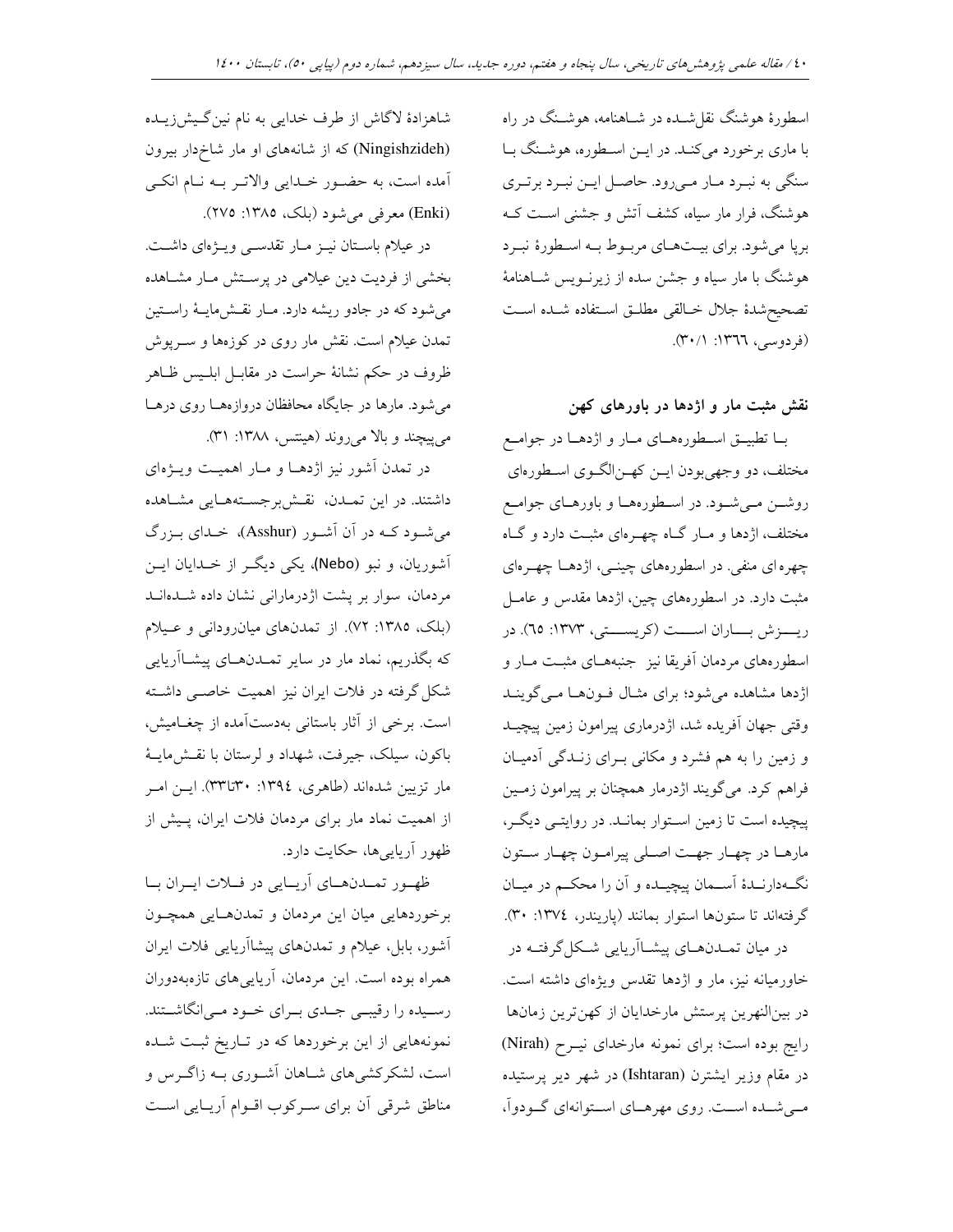(دياكونوف، ١٣٤٥: ١٩٨تا٢١٥). همان گونه كـه ذكـر شد، مار و اژدها از نمادهای اعتقـادی اصـلی در میـان تمدن هاي بين النهريني وعيلامي وتمدن هاي پیشاآریایی فلات ایران بوده است. این نماد برای اقوام آريــايي در حكــم نمــاد دشــمن شــناخته شــد و بــه اسطورههای ایرانی راه یافت. درواقع، نبرد قهرمانان بـا اژدها که در اسطورههای ایرانی ذکر شده است، در نبردهای اقوام آریایی با همسایههـای متخاصـم ریشـه دارد. از این جهت در اسطورههای ایرانی، مار و اژدهـا موجودي اهريمني مے شود کـه در مقابـل قهرمانـان اهورايي قرار مي گيرد.

کهن|لگوی نبرد قهرمان با مار و اژدها

ســــــــــيهرنـــــــــگ و تيـــــــــــرهتــــــــــــــــن و تيزتــــــــــاز دو چشـــــم از بــــــر ســــــر چــــــو دو چشــــــمهٔ خــــــون نگــــه كــــــرد هوشـــــنگ بـــــا هــــــوش و ســـــنگ گــــــــــرفتش يكــــــــى ســـــــنگ و شــــــــــد تيــــــــز چنـــــگ بــــــــــزور كيــــــــــــانى رهانيــــــــــــــد دســــــــــت جهانســــــوز مـــــــار از جهــــــانجوي رســـــــت (فردوسی، ١٣٦٦: ٣٠/١).

براساس بيت هاي ذكر شده، نخستين نبرد قهرمان و مار یا اژدها که شاهنامه به آن اشـاره کـرده اسـت، در اسطورهٔ هوشنگ دیده میشود. شـایان ذکـر اسـت در برخي چاپهاي تصحيح شدهٔ شـاهنامه، ايــن اسـطوره حذف شده است و آن را در شمار ملحقاتی می داننـد کـه بعـدها بـه شـاهنامه اضـافه شـده اسـت. در ايـن اسطوره، هوشنگ در راه با ماری سیاه برخورد میکند و با سنگی به نبرد آن مار میرود. هیبت مار سـیاه کـه در این بیتها بدان اشاره شده است، یادآور اژدهاهای افسانهای و اسطورهای است.

نبرد قهرمان با مار و اژدها در اسطورههای ایرانبی

و اسطورههای جهان نمونههایی دارد. فریدون (اوستا، ١٣٨٥: ١٣٧/١و١٣٨ و ٣٠٣و٢٠٤ و ٣٤٧تا١٤٢٨ و ٤٣٩ و ٤٥١تــــــا ٤٥٢ و ٤٩١ و ٥٠٢؛ فردوســــــــي، ١٣٦٦: ٧١تا٨٥) و گرشاسب (اوستا، ١٣٨٥: ١٣٨/١ و ٤٩١) و رستم (فردوسی، ١٣٦٩: ٢٦/٢تــــا٢٩) ازجملــه مشهورترین قهرمانان ایرانی انـد کـه اژدهـا را در نبـرد شكست دادهاند.

در اسطورههای دیگر جوامع نیز کهن|لگـوی نبــرد قهرمان و اژدهـا مشـاهده مـیشـود؛ بـرای مثـال در اسطورههای هنـد، نبـرد اینـدرا (Indra) بـا اژدهـای مخـوفي بــه نــام ورتــره (Vrtra) از معــروفتــرين اسطورهها با بن مايــهٔ نبــرد قهرمــان و اژدهاســت. نــام ورتره به طور مشخص مار بـزرگ [اژدهـا]، صـورت تجسم يافتهٔ مقاومت است (دومزيـل، ١٣٨٣: ١٦٣). در اســـطورههـــاي اقــــوام هيتــــي، نبــــرد هوراســــياس (Horasiyas) با اژدهايي به نام ايلوياناكاس (Illuyankas) و در یونسان، نبود زئوس (Zeus) با تيفون (Typhon) ، هـراكلس (Hercules) بـا هيــدرا (Hydra) و آيولو (Apolo) با يبتـون (Python) از گونههای این اسطوره در میان اقوام هنـد و اروپـایی است (سركاراتى، ١٣٨٥: ٢٢١).

در اسطورههای بین النهرینی، مردوک (Marduk) را به طور معمـول نــوعى شمشـير تصــوير كــردهانــد كــه اژدهایی بالدار را بر زمین میافکند. این خـود نمونـهای از پیروزی او بر تیامات (Tiamat) محسوب می شده است (ژیــران، ١٣٧٥: ٧٠). اســطورهٔ ژاپنـــی نبـــرد هاياسوســانو (Haya susano) بــا اژدهــاي هشــتســر، نمونهای است از شرق اسیا دربارهٔ مضمون نبرد قهرمان و اژدها (كوجيكي، ١٣٨٠: ٥٩تـــا٦١). در اسطورههاي مصری، نبرد جاودان میان رع (Ra) و ماری غولآسا بــه نــام اپــوفيس (Apophis) نمونــهاي ديگــر از نبــرد بــا اژدهاست (ايـونس، ١٣٧٥: ٥٩). بــا توجــه بــه مطالـب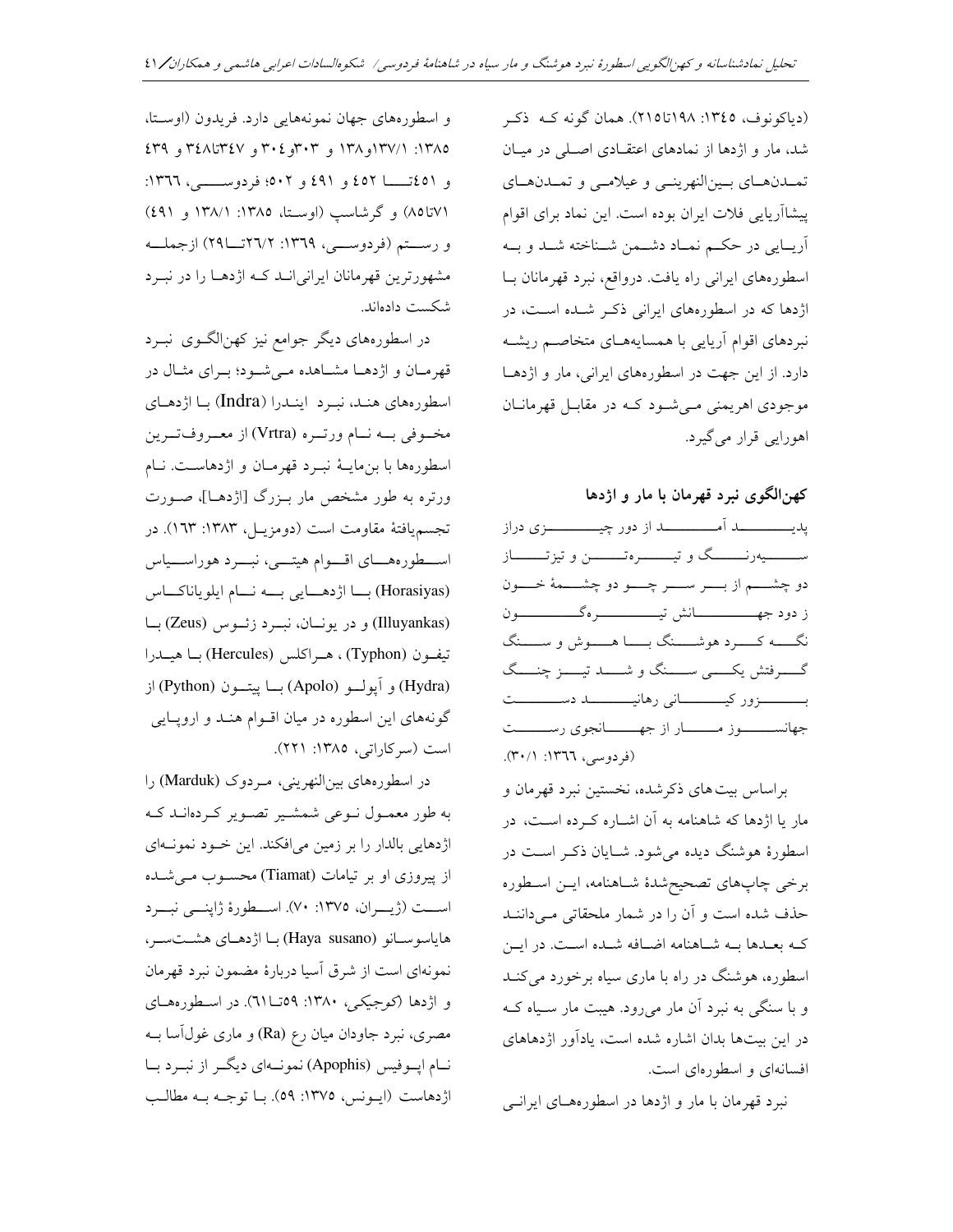بیان شده، باید نتیجه گرفت اسطورهٔ نبرد قهرمان بـا مـار و اژدها مضمونی کهنالگویی و مشترک در میـان اقــوام مختلف است. در اسطورههای ایرانی نیز ایــن مضــمون که نمادی دیگر از نبرد خیر و شــر اسـت، بارهاوبارهــا تکرار می شود. اسطورهٔ نبرد هوشنگ بــا مــار ســياه نيــز یکی از نمونههای این نبرد است.

رنگ سیاه مار نمادی از اهریمن ســــــــيهرنــــــــگ و تيــــــــــرهتــــــــــن و تيزتـــــــــاز (فردوسی، ١٣٦٦: ٣٠/١).

با توجه به متن شاهنامه، ماری که هوشنگ به نبرد آن می رود سیاهرنگ است. در باور ایرانیان باستان، رنگ سیاه از آنجا که بـا تـاریکی در ارتبـاط مسـتقیم است، یکی از نمادهای اهریمن است. همان گونه ک در اسطورهٔ زروانی تولـد اهـریمن ذکـر شـده اسـت، زمانی که اهریمن از زروان متولد می شود، سیاهرنگ و تاریــک اســت (بنونیســت، ۱۳۹۳: ۵۳). در اســطورهٔ ضحاک نقل شده در شاهنامه نیز مارهایی کـه از بوسـهٔ ابلیس بر شانههای ضحاک رشد میکنند، سیاهرنگاند: دو مــــــــــار ســـــــــــياه از كــــــــــتفش برســـــــــت غمسی گشست و از هسر سویی چساره جسست (فردوسی، ١٣٦٦: ٥٠/١).

در اسطورههای ایرانی، اهـریمن خـود از تـاریکی سربر آورده است و از تاریکی، بــه خلفــت موجــوداتی همچــون ديوهــا و خرفســتران دســت مــىزنـــد (فرنسغ دادگی، ١٣٦٩: ٣٦). به همسين علــت در نمونـههـاي بسـياري، رنـگ سـياه بـراي موجـودات اهریمنی به کار برده می شود. مار اسطورهٔ هوشـنگ و مارهـای اسـطورهٔ ضـحاک نمونـهای از تکـرار ایـن مضمون است. خروزان، دیوی که سیامک و هوشـنگ در شاهنامه با آن نبرد می کنند، نیز دیو سیاه است:

بيامـــــــــــد ســــــيه ديـــــــو بــــــــــوس وبـــــــاك همــــــــــى باســــــــــمان برپراگنـــــــــــــد خــــــــــاک (فردوسی، ١٣٦٦: ٢٢٣١و ٢٤). در شاهنامه، افراسیاب اهریمنخوی کـه در جنـگ همچـون اژدهـايي اسـت، درفشـي سـياهرنـگ دارد و زرهای سیاهرنگ بر تن دارد: کــــه اَن تـــــــرک در جنـــــگ نــــــــر اژدهاســـــت دم اَهــــــــــنج و در كينــــــــــــه ابـــــــــــــر بلاســـــــــت درفشـــــــش ســـــــياه اســــــت و خفتــــــان ســـــــياه از آهــــــــــنش ســـــــــــــاعد وز آهــــــــــــن كــــــــــــلاه همــــــــــه روى اَهـــــــــــن گرفتـــــــــــه بـــــــــــه زر درفــــــش ســـــــيه بســــــته بــــــر خــــــود، بــــــر (فردوسی، ١٣٦٦: ٣٤٧/١).

بـــــــــزد چنـــــــــگ وارونــــــــــه ديــــــــــو ســـــــــياه

رنگ سـياه نمـاد تـاريكي آغـازين، شـر، ظلمـت، مرگ، شرم، ناامیدی، ویرانی، تباهی، رنجش، انــدوه و خفت است. در غرب، سیاه رنگ سوگواری است و با مفهوم بدخواهانـهٔ طلسـم و جـادو، جـادوی سـياه و هنرهای سیاه ارتباط دارد. در میان سرخپوستان، رنگ سیاه نماد شـمال و سـوگواری و شـب اسـت و نـزد هندوان نشانهٔ حرکت جسمانی رو به پایین است و در بودایی نماد تاریکی بندگی است؛ همچنین در میان مسیحیان این رنگ نماد تاریکی، دوزخ، مـرگ، درد و یاس است و بیشترین استفادهٔ آن در مراسم سوگواری است (کویر، ۱۳۷۹: ۱۷۲و۱۷۳).

در باورهای مردمان مختلـف، رنـگ سـياه بيشـتر نمايندهٔ موضوعاتى با جنبهٔ منفى است. در اعتقادات ایرانیان باستان، منفی بودن و تباریکی و سبیاهی از نمادهای اهریمن است. بر همین اساس است کـه در اعتقادات ایرانیان باستان نیروهای منفی و اهریمنبی در بیشتر مواقع سیاهرنگ تصویر شدهاند. به همین علـت ماری که در برابر هوشنگ قرار مـیگیــرد، سـیاهرنـگ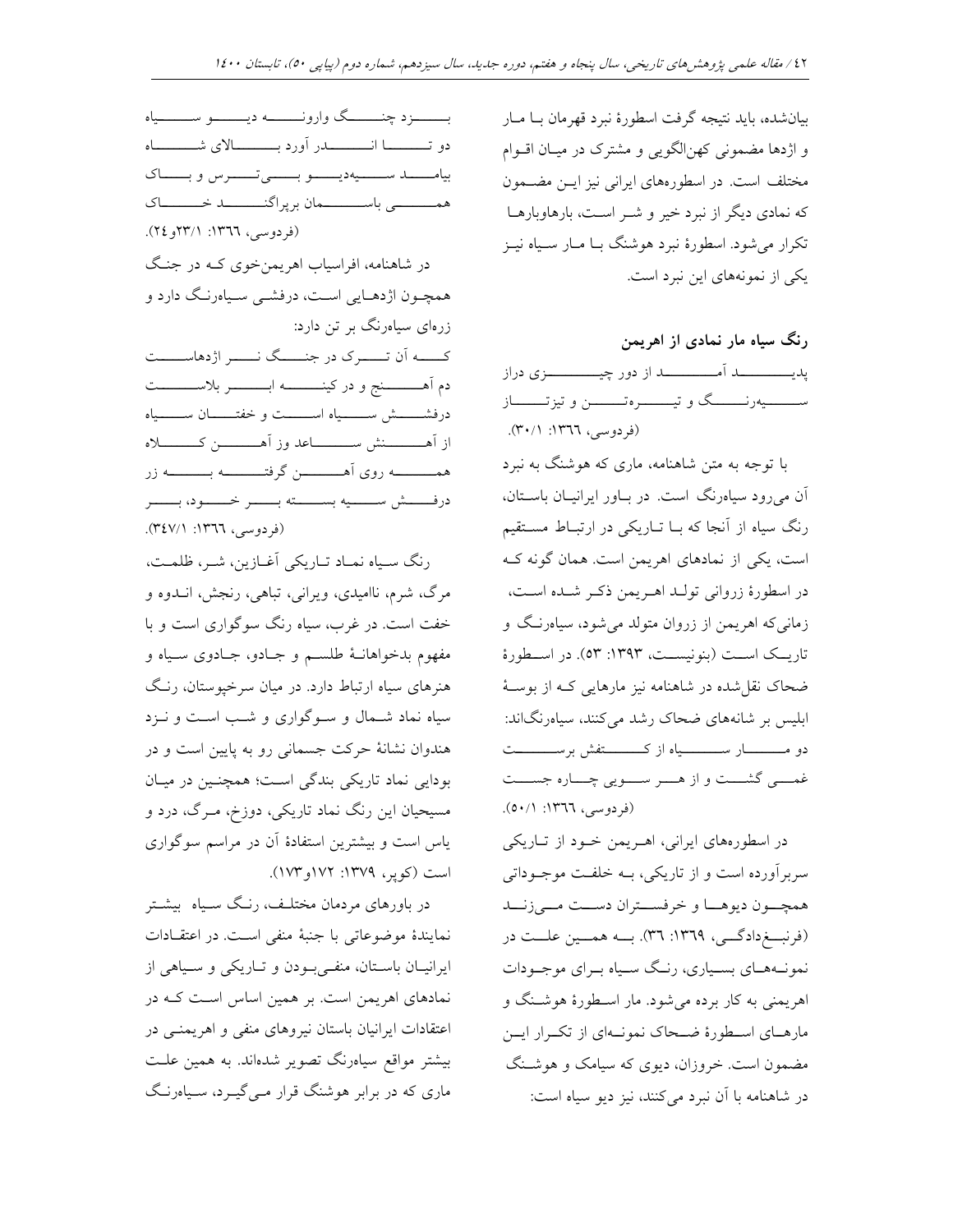است. درواقع، نبرد هوشنگ با مار سیاه به نبرد خیر و شر یا روشنایی و تاریکی یا سپیدی و سـیاهی دلالـت دارد که تکرار شوندهترین مضامین در اسطورههای ایرانی است.

مار و اژدها نمادی از شرارت و بی نظمی در براب هوشنگ نمادی از دادگری و نظم و آبادگری. دو چشــــم از بـــــر ســـــر چــــــو دو چشـــــمه خـــــون بــــــــــزور كيـــــــــــانى رهانيـــــــــــــــد دســــــــــت جهانســــــــوز مـــــــــار از جهــــــــانجوي رســــــــت (فردوسی، ١٣٦٦: ٣٠/١).

بیتهای ذکرشده بهواقع بر نابودگری مار اسطورهٔ هوشنگ دلالت دارند. در اعتقـادات ایرانیـان باسـتان، مار و اژدهـا ازجملـه اصـلي تـرين گـروه موجـودات اهریمنی محسوب میشوند که بـه دنبـال نـابودی جهان اند. این باور تا جایبی پیش می رود که حتی خود اهريمن براي آلودن جهان روشنايي و ايجاد بي نظمي، به هيبت ماري ظاهر مي شود: پس اهـريمن بـا همـهٔ نیروهای دیوی به مقابله روشـنان برخاسـت او چـون ماری آسمان زیر این زمین را بسفت و خواست ک آن را فراز بشکند (فرنبغدادگی، ۱۳٦۹: ٥٢).

در اسطورهٔ ضحاک یا اژیدهاک و اژدهای شـاخدار، نمودي از شرارت مارها و اژدهاهاي اهريمني بـهوضـوح درخور مشاهده است کـه گرشاسـب او را مـیکشـد. در اوستا از ضحاک در حکم دروند آسـیبرسـان جهـان و زورمندترین دروجی یاد شده که اهریمن برای تباهکردن جهان اشه آفریده است. از اژدهای شاخدار نیز در حکم اسب اوبار (اسبخوار) و مرد اوبار (آدمخوار) يـاد شـده است (ا*وستا، ١٣٨٥: ٤٩١/١).* مارها و اژدهاهايي كـه بـه آنهـا اشـاره شـد، هركـدام بـا شـرارت خـود بـهنـوعى ايجادكنندهٔ بي نظمى در جهان اند.

در اسطورههای برخی دیگر از جوامع نیز مارهــا و

اژدهاهـا نمادهـايي از نـابودي و بـينظمـيانــد. در اسطورههای یونـانی توفـون اژدهـا هیبـت، نمـادی از توفان است. توفون زمانیکه از دریای اژه رو به سوی یونان می کند، بهشدت هزار گردباد خشمگینانه می غرد (گرين، ١٣٩٢: ٦٥و٦٦). مار جهاني يورمون گانـد (Jormungand) نمو نهای از اژدهای آفریننـدهٔ نـابودی و بی نظمی در اسطورههای آخرالزمـانی اسـکاندیناوی است. مار جهانی یورمونگانـد بـا حـالتی هجـومی از سمت دریا پیش می آید. حرکت این مار امواجی پدید خواهد آورد. مار یورمونگاند همچنین در وقایع پایان دنیا با زهر خـود تـور، یکـی از اصـلیترین خـدایان اسکاندیناوی را مےکشد (پسیج، ۱۳۸۷: ۸٦). در اسطورههای هند، وریترا نام اژدهای مخوفی است ک تمام آبهای جهان را یکجا نوشیده است؛ بـه طـوری که خشکسالی و قحطبی زمین را فـرا گرفتـه اسـت (ذکر گو، ۱۳۷۷: ۱۵۵).

در اسطورهٔ هوشنگ، از ماری که هوشنگ به نبـرد او می رود با صفت جهانسوز یاد شده است: بـــــــــــزور كيــــــــــــانى رهانيـــــــــــــــــــــــــت جهانســــــــوز مــــــــار از جهــــــــانجوي رســــــــت (فردوسی، ١٣٦٦: ٣٠/١).

ایسن بیـت مـار جهانسـوز را در برابـر هوشــنگ جهانجوی قرار داده است که بهواقع، جلوهای از نبـرد خير و شر است. مارها و اژدهاهايي همچـون اهـريمن مـار پيکـر، مـار اسـطورهٔ هوشـنگ، اژيدهـاک و مـار شاخدار کـه بـهدنبـال نـابودي و مـرگانـد، در برابـر اهورامزدا، هوشنگ، فریدون و گرشاسپ قرار میگیرند که در پی سامانبخشی جهـانانـد. نبـرد خيـر و شـر و آبادی و نابودی و نیز نظـم و بـیiظمـی الگــویی کهــن است که در اسطورهها گاه در نبرد قهرمانان بـا اژدهاهـا نمادینه شـده اسـت. هوشـنگ جهـانجوی کـه در یــی سامانبخشی به جامعهٔ انسانی است و این خویشکاری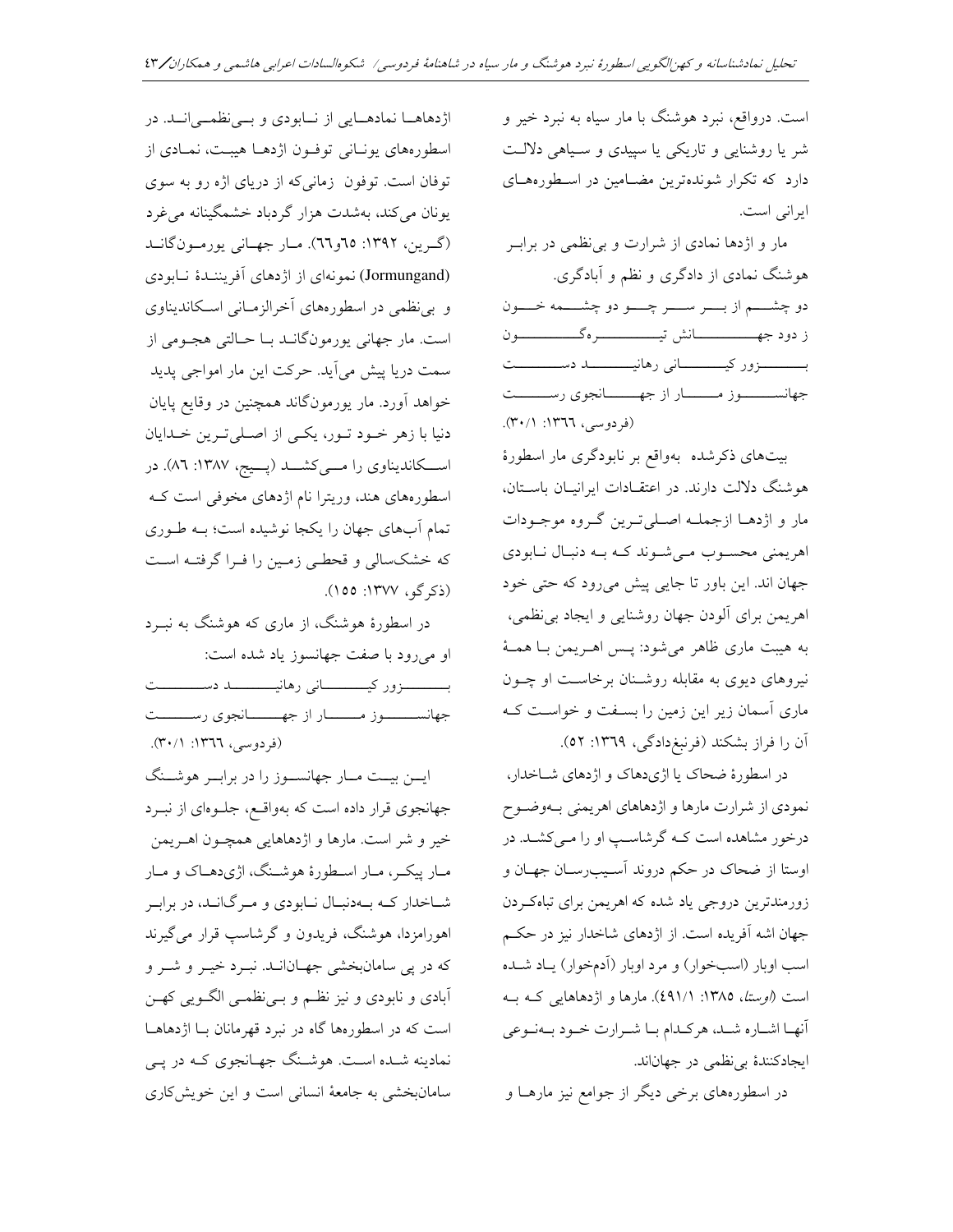را در لقب خود، یعنی پیشداد، نمادینه کـرده اسـت، در برابر مار جهانسوز و اهریمنی قرار میگیرد که یکسی از خویش کاریهای او شرارت و نـابودی و بـینظمـی است. شاهنامه در ذکر اسطورهٔ هوشنگ به دادگری ایــن شاه اسطورهای اشاره کرده است:

بجـــاي نيــــا تــــاج بــــر ســــر نهـــاد بگشسست از بسرش چسسرخ سسسالي چهسال پــــــــــــر از هـــــــــــــوش مغــــــــــــز و پــــــــــــر از داد دل همـــــــــه روی گیتــــــــــــی پـــــــــــــر از داد کـــــــــــرد (فردوسی، ١٣٦٦: ٢٩/١).

در اوستا هوشنگ نخستین شاه است کـه بــا لقـب پیشداد خوانده شـده اسـت (*اوسـتا*، ۱۳۸۵: ۲۰۱/۱ و ٢٤٥ و ٤٤٨ و ٤٤٩ و ٤٧٣ و ٤٨٩). هوشنگ پيشــداد را بايـد در مقـام نخسـتين سـازماندهنـدۀ اجتمـاعى شناخت. در اوستا لقب هوشنگ پرداته است؛ به معنی «نخستین کسی که (برای حکومت) تعیـین شـد» و در پهلوی و فارسی به صورت پیشداد درمیآید؛ به معنی «نخستین کسی که قانون مـی آورد» (آموزگـار، ۱۳۸۸: ٥١). با رشد جامعه و افزونشدن مردمان، برای کنترل اجتماع، مهمترین کار بهکارگیری قوانین است کـه بـر اساس أن نظم دادن بـه جامعــه و حفـظ نظــم جامعــه ممکن میشود. نامبردن نمونههای تاریخی فراوانی در اين باره امكان پلذير است؛ از سنگنوشتهٔ قانون حمورابی و منشور کوروش گرفته تا یاسای چنگیــز و نمونههای دیگر، همه برای نظمبخشیدن به جامعه، آن طور که مدنظر حاکم است، طراحی شدهاند. در ایـران باستان، عدالت مقامی بلنـد داشـت و از زمـان بسـيار قدیم مثالهای بسیاری در دست است مبنـیبر اینکـه شاهان بهجد مواظب صحت استعمال قــدرت قضـايي و دادگری بودهاند (کریستن سن)، ١٣١٤: ١٠١).

در آثار نویسندههـای مسـلمان، هوشـنگ در مقـام پیشداد، یعنی نخستین قانون گـذار، معرفـی مـیشـود: هوشنگ داد، داد به میان خلق اندر و مغان پیشــدادش خوانند (بلعمي، ١٣٥٣: ١٢٩/١). ييشداد يعني نخستين داوری که میان مردم داوری کرد (مقدسی، ۱۳۷٤: ۱و۹۹/۳)). هوشنگ نخستین کس بـود کـه احکـام و حدود نهاد و لقب از آن گرفت و پیشداد نامیــده شــد؛ يعني نخستين کسي که با عــدل و داد حکومـت کــرد. در فارسی پیش به معنی نخست است و داد بــه معنــی عدل (طبري، ١٣٨٣: ١١٢/١).

هوشنگ نخستین کسی بود که میان آدمیان داوری و حکم نهاد و داد و عدل گسترد و انصاف مظلومان از ظالمان گرفت و به ایـن علـت او را پیشـداد لقـب نهادند (ابن بلخي، ١٣٨٥: ٢٧). هوشنگ در عدل و داد کوشید و در ظلم و جور در بست؛ چــون پــیش از آن داد ندیده بودند، او را پیشداد لقب کردنـد (مسـتوفی قزوینی، ۱۳۸۱: ۷۷). هوشنگ قوانین و مقررات وضع كرد و عـدل و داد نهـاد و بـه آن خوانـده شـد. او را پیشداد میگفتند و معنی آن به پارسی: نخستین کسـی که داد فرمود (ثعالبی، ۱۳٦۸: ۸).

با توجه به اینکه هوشنگ نخستین شخصی معرفی شده است که کشاورزی را میان مردمـان رونـق داد و با کندن جویها و قناتها آب را بـه کشتزارهای مردمان رساند، از حکومت او باید در حکم حکـومتی ۔<br>اَبِسالار یاد کرد. شــاهنامه و برخــی دیگــر از متــون نویسندههای مسـلمان کـه اسـطورهٔ هوشـنگ را نقـل کردهاند، در این باره چنین می نویسند: چــــون ايـــــن كــــرده شـــــد، چـــــارهٔ اَب ســـــاخت 

بــــه جــــوى و بـــــه كشــــت أب را راه كـــــرد بسسه فسسر كيسسى رنسسج كوتسساه كسسرد (شاهنامه، ١٣٦٦: ٢٠/١).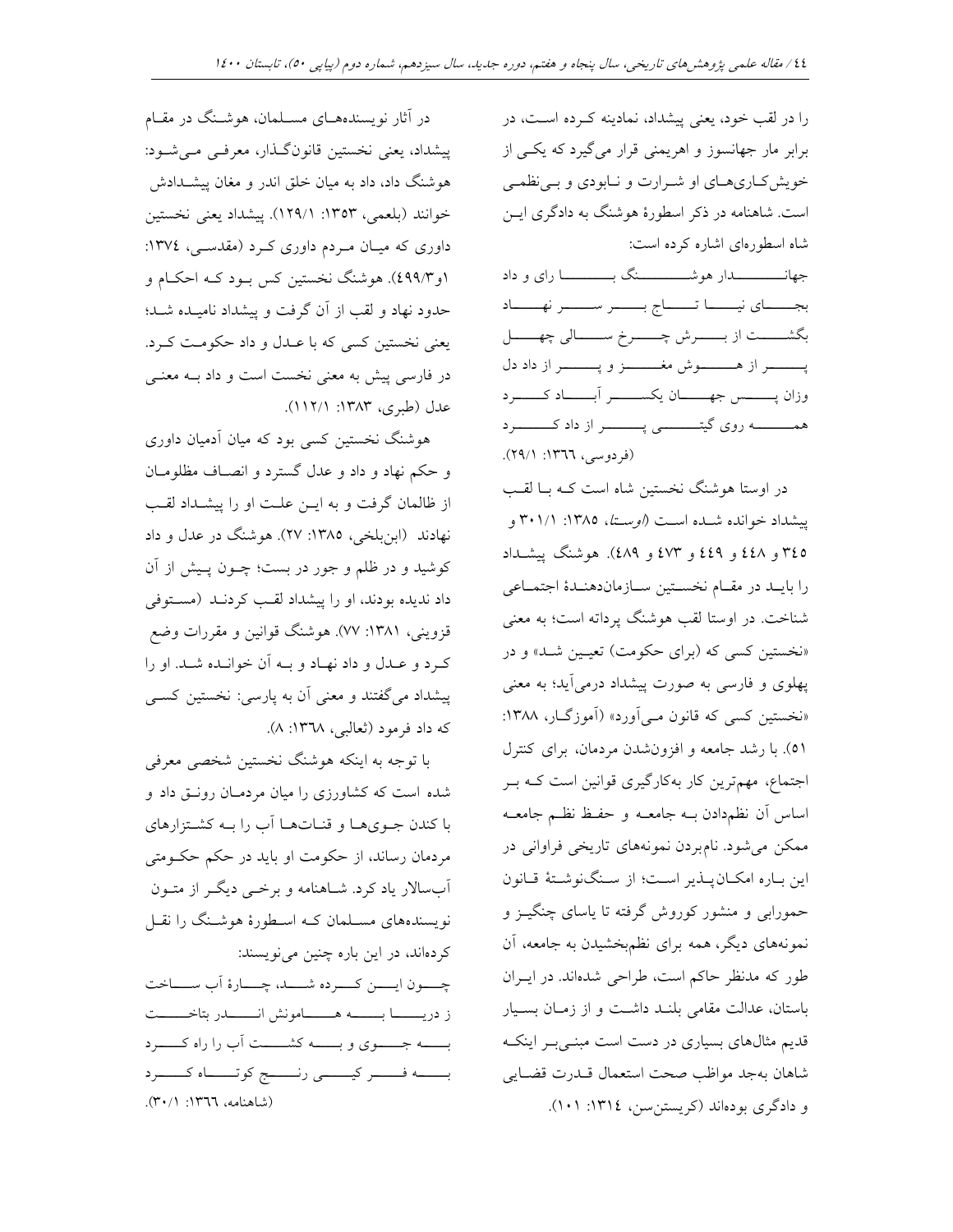هوشنگ آب به خانهها برد و مردم را به کشت و زرع ترغیب کرد (طبری، ۱۳۸۳: ۱۱۲/۱). هوشـنگ آب در جوی براند و آبادانی کرد (بلعمبی، ۱۳۵۳: ۱۲۸/۱). قـوانيني كــه هوشــنگ وضــع كــرد گويــا بــا جامعــهٔ آبسالاری که پایهگذاری کرد، در ارتباط بوده است؛ زيـرا نخسـتين نيـاز بـراي تقسـيم درسـت أب بـين كشتة ارها همانا قوانيني است كـه بـر اسـاس آن تقسیم بندی آب باید صورت پذیرد. هوشـنگ آبهــا را اندازهگیری کرد و بریدن جویها را مقرر کرد (ثعـالبی، ١٣٦٨: ٨). هوشـــنگ تقـــدير أبهــــا را يديــــد أورد (ابن بلخبی، ١٣٨٥: ٢٧). حکومت هوشنگ را بایـد حکومتی آبسالار به شمار آورد. حکومت آبسالاری که برای تقدیر و تقسیم آبها پـیش از هـر اقـدامی بـه قـوانين و مقـررات و نظـم نيـاز دارد. ايــن قــوانين و مقررات و نظم در لقب پیشداد نمادینه شده است.

بــا توجــه بــه مطالــب ذكرشــده، ســامانبخشــي و آبادگری جهـان بــا اســتفاده از قــوانين يكــى از خویش کاریهای هوشنگ در اسطورههای ایرانمی است که آن را در لقب پیشـداد خـود نمادینــه کـرده است. در مقابل هوشنگ ماری جهانسوز قرار دارد ک نمادی از اهریمن و نابودی و بی نظمی است. درواقع، نبرد هوشنگ با مار نمادی از نبرد نظم با بـیفظمـی و آبادی با نابودی و خیر با شر است.

مار و اژدها نمادی از نامیرایی و سختجانی

بــــــــــه زور كيــــــــــانى رهانيـــــــــــــد دســـــــــت جهانســــــــوز مــــــــار از جهــــــــانجوي رســــــــت ازان طبــــــــم ســــــــنگ آتــــــــش آمــــــــــد فـــــــــراز (فردوسی، ١٣٦٦: ٣٠/١). در اسطورهٔ نبرد هوشـنگ بــا مــار ســياه، بــاوجود برتری هوشنگ، مار در پایان اسطوره کشته نمـی شـود

و جان سالم به در میبرد. کشتهنشدن مار در این اسطوره و کشتهنشدن ضحاک مـاردوش در اسـطورهٔ فریدون از مضمونی مشترک حکایت دارد که در ایـن دو اسطوره به اشکال مختلف نمایان می شود. در باور ایرانیان باستان مار موجودی است کـه بــا نــامیرایی و سختجانی مرتبط است. در فرهنگ ایران باستان، مار یکسی از نمادهـای نــامیرایی و جــاودانگی بــه شــمار مي آمده است (صالحي، ١٣٩٦: ١٧٠). روايتي يهلـوي كشتن مار را تجويز نمى كنـد؛ بـا اينكـه در ميـان خرفسـتران أفريـدة اهـريمن از همـه جـادوتر اسـت: خرفستران همه جادوست و مبار جبادوتر؛ امبا او را کشتن نگوید (فرنبغدادگی، ۱۳٦۹: ۹۸).

در باورهـاي جوامـع مختلـف، اژدهـا و مـار بـا سختجانی و جاودانگی و بهنوعی رویسینتنی مرتبط بوده است؛ برای مثال مارهای دوش ضحاک رویین تـن بودند و با بریدهشدن، دوباره رشد میکردند (فردوسی، ١٣٦٦: ٥٠/١). در كهن اسطورة بينالنهريني گيل گمش (Gilgamesh)، مار گیاه جـاودانگی را مـی خـورد و بـا یوستاندازی جاودان می شود (بورکهارت، ۱۳۳۳: ۵۸). در اسطورههای اسکاندیناوی، مار جهـانی پرمـون گانــد موجـودي شـرور اسـت كـه هنـوز زنـده اسـت و در اقيانوس محاط پرسه مـيزنــد (پـيج، ١٣٨٧: ٥٧). مـار یورمونگاند همچـون ضـحاک، عمـری از اسـطوره تـا پایان دوران دارد. در اسطورهٔ زیگفریـد (Siegfried)، خون اژدها باعث رويين تني قهرمان مي شـود. زيگفريـد برای رویینتنی، خود را در خون اژدها میشوید (اسلامی ندوشن، ۱۳۹۰: ۵۰).

در نمادشناسی مردمان آفریقا، اژدرمار ابدی یکسی از نمادها مشهور به شمار مـی]یـد. اژدرمـار ابـدی مـاری است که دم به دهان دارد و خود را می بلعد و ایــن کــار را چون دايرهٔ سپهر پاياني نيست (پاريندر، ١٣٧٤: ٥٥).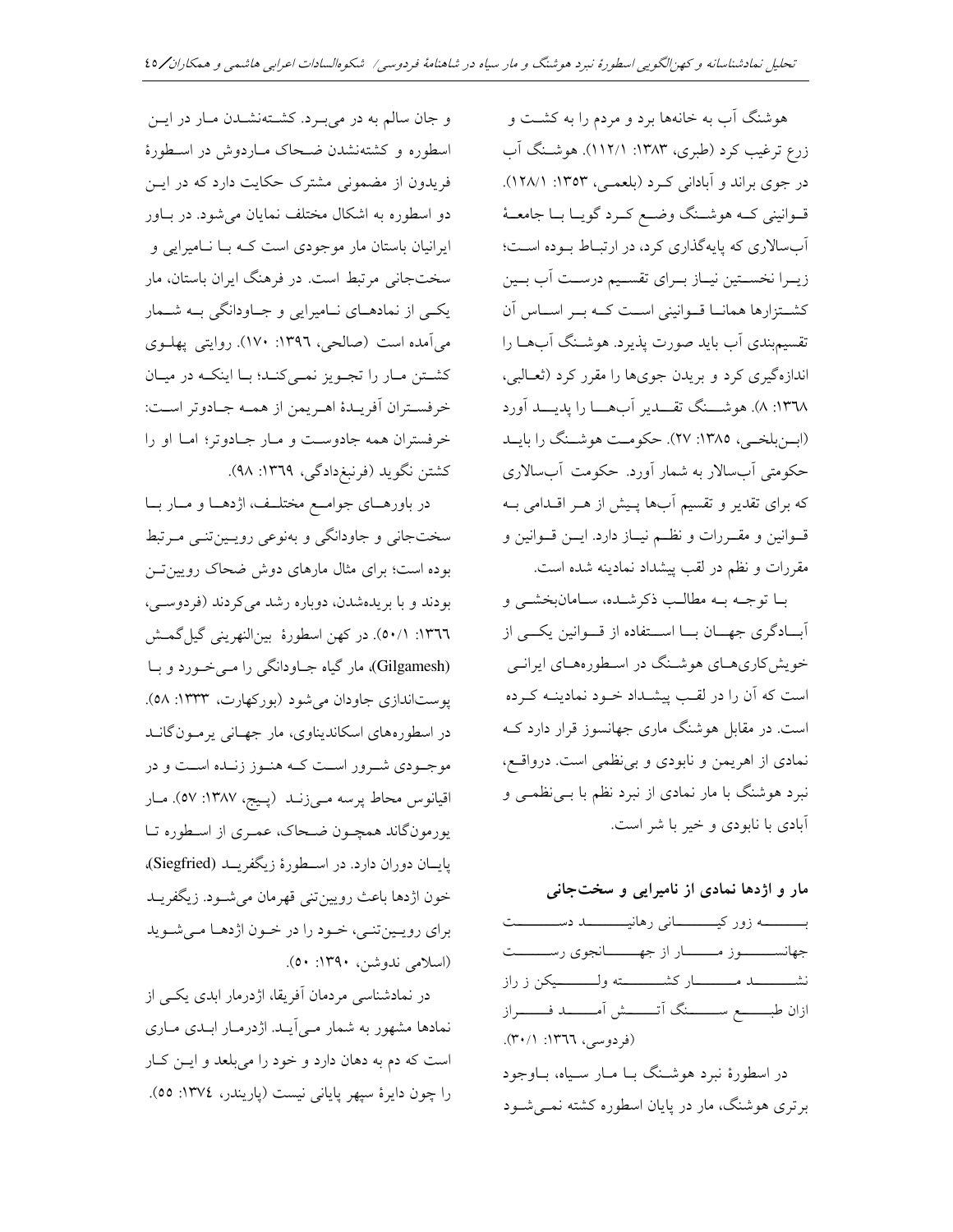تمـامي نمونـههـاي ذكرشـده بـر سـختجـاني و رویین تنی و بهنوعی جاودانگی مار و اژدها در باورهای جوامع مختلف دلالت دارنـد. كشـتهنشـدن مـار در اسطورۂ ہوشنگ نیز بــا ہمــین مضــمون کهــن|لگــویی سختجاني و جاودانگي مار در ارتباط است. در اسطورههـای ایرانــی، اژدهــا و مارهــای اهریمنــی از قهرمانان شكست مي خورنـد؛ امـا هربـار تجديـد قـوا مي کنند و در برابر قهرماني ديگر قرار مي گيرند. در باور اقوام آریایی که بعدها حکومتهایی در فلات ایران پایهریزی کردند، مار موجودی اهریمنی است؛ بنـابراین زندهماندن مار در اسطورهٔ هوشـنگ، بــه نبــرد جاودانــهٔ میان خیر و شر در باور این مردمان دلالت می کند.

آتش و نقش کهن الگویی آن در زنش اهریمنان بــــــــــه زور كيــــــــــانى رهانيـــــــــــــد دســـــــــت جهانســـــــوز مـــــــار از جهـــــــانجوي رســـــــت برأمــــد بـــــه ســــنگ گــــران ســــنگ خــــرد همــــان و همـــــين ســـــنگ بشكســــت خـــــورد فروغــــــي پديـــــــد اَمـــــــد از هــــــــر دو ســـــــنگ دل ســـــــنگ گشــــــــت از فــــــــروغ آذرنـــــــگ ازان هــــــــــر دو طبــــــــــم آتـــــــــش آمـــــــــــد فـــــــــراز (فردوسی، ١٣٦٦: ٣٠/١).

در شاهنامه، نخستینباری که به آتش و کشف آن اشاره شده است در دوران یادشاهی هوشنگ است؛ امــا در بنــدهش، مشــي و مشــيانه نخســتين فرزنــدان کیومرث و نخستین زوج بشری|ند ک4 بـه راهنمـایی مینویان آتش برپا میکنند (فرنبخدادگی، ۱۳٦۹: ۸۲). در تاريخ بلعمي، در اسطورهٔ کيومرث نخستين بار بـه آتش اشاره می شود. کیومرث آتشی را بـر محـل دفـن فرزنــد خــود، بشــنگ، مــي|فــروزد (بلعمــي، ١٣٥٣: (١١٦/١). با توجه به روايتهاي ذكر شده، نسبتدادن

کشف آتش به هوشنگ با اطمینان ممکن نیست. از نظر تاریخی نیز زمان کشف آتش بهدرستی مشخص نیست؛ اما انسانهای عصر یارینهسـنگی نیـز از آن استفاده می کردند. نخستین نشانههای استفاده از آتش در چوکـوتین چـین یافـت شـده اسـت کـه بـه انسانهای راستقامت متعلق است. انسان راستقامت در اصل در منطقهٔ پهناوری میـان چــین و ایــرانزمــین تكامل يافتــه اسـت (وكيلـي، ١٣٩٤: ١٤٤أو١٤٥). بــا توجـه بـه مطالـب ذكرشـده، پيـدايي اَتـش را كـه در اسطورهٔ هوشـنگ ذکـر شـده اسـت، بايـد در تـاريخ فراموش شدهٔ عصر سنگ جستوجو کرد.

در اسـطورهٔ نبــرد هوشــنگ بــا مــار ســياه كــه در شاهنامه ذکر شده است، آتش در حکم فـروغ ایــزدی، در راندن مار اهریمنی نقش بسـیار مهمـی را برعهـده دارد. ایــن اســطوره بــهنــوعی روایــتکننــدهٔ بــاوری کهن|لگویی در میان ایرانیـان باسـتان اسـت. در بـاور ايرانيان باستان، آتـش دوركننــدهٔ اهريمنــان بــه شــمار میآمده است. در وندیداد، آتشی کـه بـا چــوبهــای مخصوص معطر آماده شود، از هر سویی که باد بــوی خوش آن آتش را ببرد، هزاران تن از دیـوان ناپیـدا و هزاران تن از دیوزادگان تاریکی و هـزاران جفـت از جادوان و پریان در آن آتش میافتند و کشته می شوند (*اوستا*، ١٣٨٥: ٧٦٣/١).

در گزیدههای زادسپرم از وظایف آتش، بهـرامزدن و سوختن و شکســتدادن جــادو و پــری اســت (گزیبده صای زادستیرم، ١٣٦٦: ١٦). در متن پهلوی شایستناشایست زمانی که دوغدوی، مادر زردشت، او را باردار است، دیوها برای نابودی زردشت آمدنـد؛ اما به علت بودن آتش در خانه، چـارهٔ او را ندانسـتند. در این متن، آتش برپاکردن در خانه و معطرک ردن آن آتـش، راهـی اسـت بـرای نگهـداری کودکـان تـازه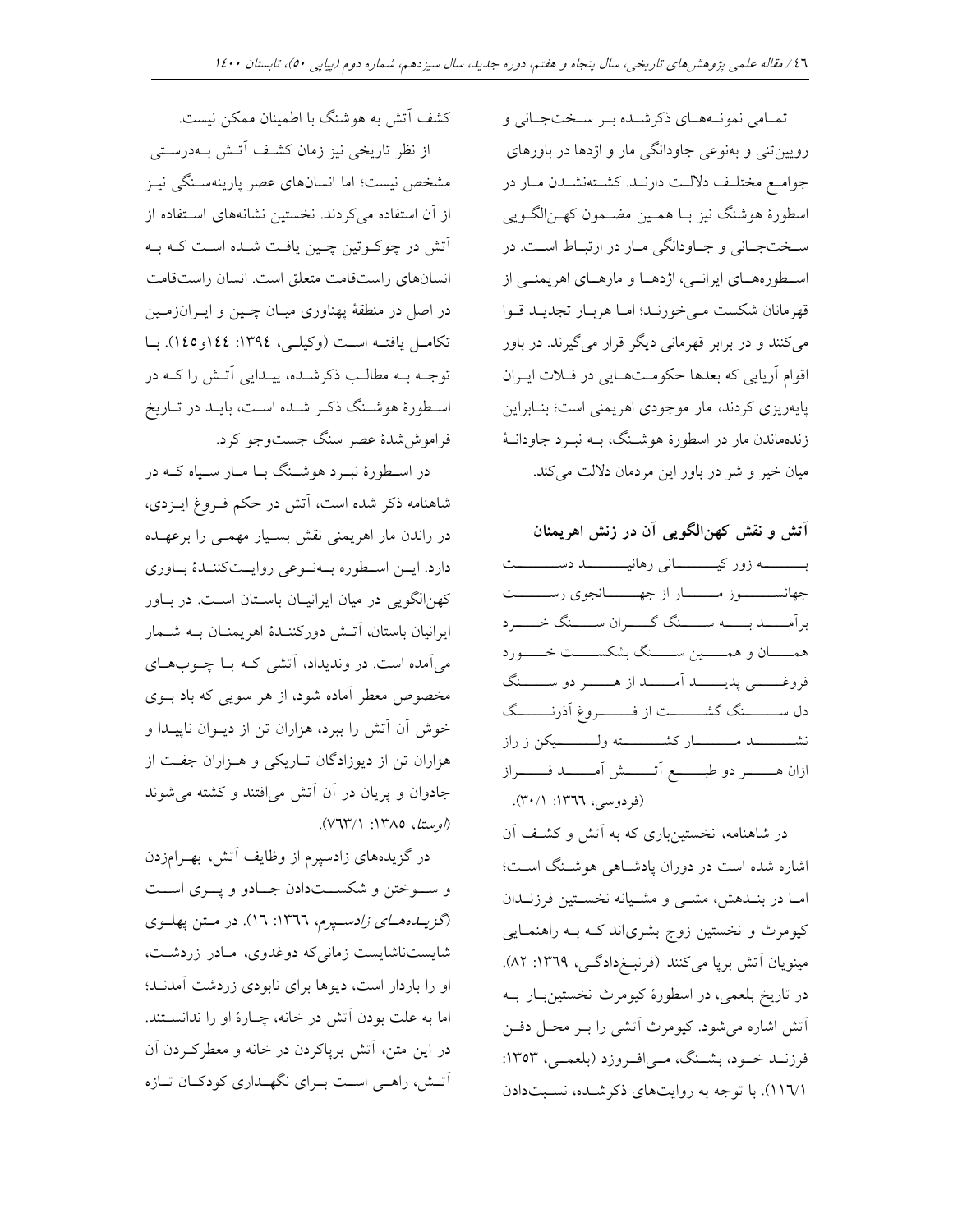متولدشده از شر دیوها و جادوها و پریها (*شایست ناشایست*، ۱۳٦۹: ۱۵۵و۱۵۲). نبــرد اژیدهــاک و آذر بر سر به دست آوردن فره که در اوستا ذکر شده است نیز نمونهای دیگر از تکرار این مضمون است (*اوستا*، ١٣٨٥: ٤٩٢١ر٤٩٣). در تمامي اين روايت هـا، آتش در زنش و راندن اهريمنان نقش آفريني مي كند.

در دین اسلام آتش عذابی الهی است که در دنیای دیگر در انتظار بدکاران است. در باورهای اروپایی ها نیز آتش نابودکنندهٔ ارواح شریر به شمار میآید؛ برای مثال در جشنهای نیمهٔ تابستان استخوان و زبالـه و لاشهها را آتش میزدند تا دود انبوه و غلیظی ایجاد شود و دیوها و ارواح خبیثـه متـواری شـوند (فریـزر، ۱۳۹۲: ۷۳۹). آتش;ردن جادوگرها و برخی گناهکارها را در اروپا باید با همین مضمون در ارتباط دانست. در اروپا آتـش(دن افـرادي کـه بـه جـادوگري مـتهم بودند، بسیار رواج داشت و کسانی که حتی بـه دروغ مجـرم شـناخته مـىشـدند، بـه أتـش مـىسـوزاندند. ژاندارک (Jehanne Darc)، دختـر قهرمـان فرانسـوي که انگلیسیها او را به جـادوگری مـتهم کردنــد و در آتش سوزاندند (لاندلن، ۱۳۹۰: ٤٦٢/١)، از نمونههای مشهور در این زمینه است.

به غیر از آنچه ذکر آن آمد، در نقاط مختلف اروپـا جشنهای آتشافروزی برپا می شد که در آن تمثالهای جادوگرها و اشخاص منفـي را بــه اَتــش مـيکشـيدند. جشنهای آتش اروپاییها در حکم کوششـی بـرای بي¦ثركردن قدرت جادو يا راندن جادوگرها يا اجنــه بــه وســيلة ســوزاندن اســت (فريــزر، ١٣٩٢: ٧٦٠). در اعتقادات ايرانيان باستان، مار علاوه بـر اهريمنـىبودن، در میان آفریـدههـای اهـریمن از همـه جـادوتر اسـت (فرنب خدادگے، ١٣٦٩: ٩٨). اگر اعتقباد بـه جبادو و اهر يمني بو دن مار در باور ايرانيان باسـتان را بـا مطالـب

ذکرشده دربارهٔ نقش آتش در راندن نیروهای اهریمنـی و جادوان در کنار هم قرار دهیم، رمزی کشف می شود كه شـاهنامه از آن سـخن گفتـه اسـت. بــهواقــع، نبــرد هوشنگ و مار را که با افروختهشدن آتش همراه است، بايد به نبرد آتش با موجـودات اهريمنــي و جــادوان در باورهای ایرانیان باستان تفسیر کرد.

جشن مضموني كهن|لگويي، نمادينهشده در سده شــــب أمـــــد برافروخـــــت أتـــــش چــــو كــــوه همـــــــان شــــــــاه در گـــــــــر د او بــــــــا گـــــــــروه يكسى جشسن كسرد أن شسب و بساده خمسورد ســــــــــــده نــــــــــــام اّن جشــــــــــن فرخنــــــــــده كـــــــــرد ز هوشـــــــنگ مانـــــــــــد ايــــــــــن ســـــــــده يادگــــــــار بســـــــــى بــــــــاد چــــــــون او دگــــــــــر شـــــــــهريار (فردوسی، ١٣٦٦: ٣٠/١).

جمعی برآنند جشن سده عید هوشـنگ پیشـدادی است که تاج عالم را به دست آورد (بیرونی، ۱۳۸٦: ۳۵۰). دربارهٔ پیدایی جشن سده در منابع نویسندههای مسلمان چند روایت مختلف ذکر شده است. گردیزی شکل گیری جشن سـده را بــه دوران مشــی و مشــیانه نسبت داده و در ادامـه، آن را بـه ضـحاک و فریــدون ارتباط داده است (گرديـزي، ١٣٦٣: ٥٢٦). بيرونـي جشن سده را یادگار اردشیر بابکـان ذکـر کـرده و در ادامــه، آن را بــه دوران كيــومرث و هوشــنگ مربــوط دانسته است (بیرونی، ۱۳۸٦: ۳۵۰). گردیزی در علت نامگذاری این جشن چنین بیـان کـرده اسـت: بعضـی گفتند میان این روز و میان نوروز صد شبانه روز بود؛ یعنی پنجاه روز و پنجاه شب. به این علت آن را سـده ناميدند (گرديــزي، ١٣٦٣: ٥٢٥). همــان گونــه كــه در شاهنامه ذکر آن رفت، جشن سـده بـرای بزرگداشـت .<br>آتش برگزار میشـده اسـت. آتـش|فـروزی از رسـوم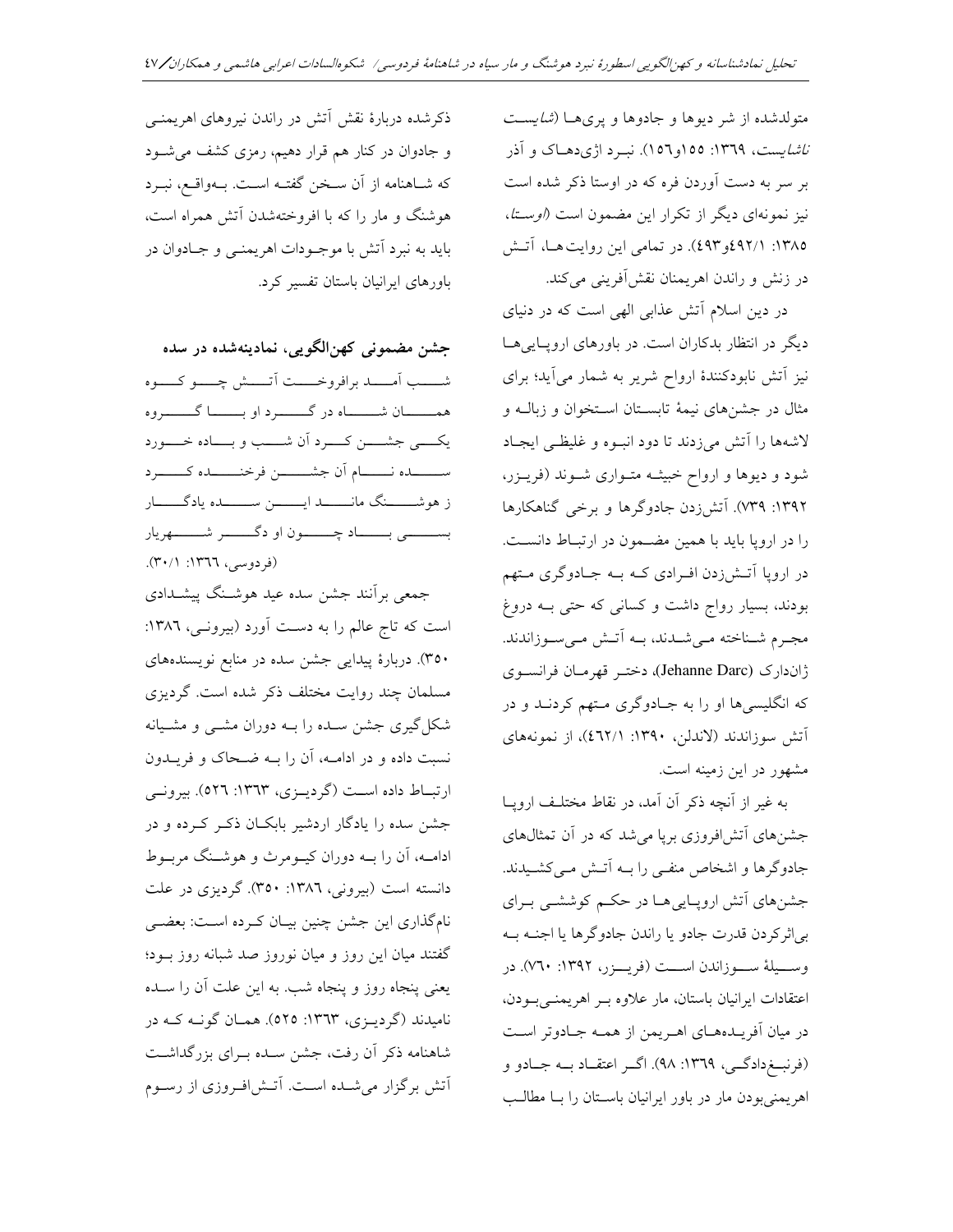مهمی بود که ایرانیان در این جشن برگزار میکردنـد. با توجه به شاهنامه، مراسم آتشاف وزی در ایــن روز ممکن است با اسطورهٔ کشف اّتش توسط هوشنگ در ارتباط باشد.

از آنجا که در میـان بسـیاری از جوامـع، آتـش در حکم عنصری مقدس شناخته میشد، در میان بسیاری از جوامع باستانی، برگزاری مراسـمی در بزرگداشـت این عنصر نیز در جایگاه سنتی کهـن|لگــویی مشــاهده میشود؛ برای مثال جشنهای مربوط به آتش در بـین چینیها رایج بوده است (کلانتـر، ١٣٩٥: ٢٥). در روم باستان روز نهم ماه ژوئن جشن آتـش مقـدس وسـتا (Vesta) بریا میشد (روزبه، ۱۳۹٥: ۱۸۲٦).

در سراسر اروپا، از زمـانهـای ديـرين روسـتاييان عادت داشتند در روزهایی از سال آتـش بیفروزنــد و دور اَن برقصــند. رســم اَتــش|فــروزی در نخســـتین يكشنبهٔ چلهٔ پرهيز (Lent) در بلژيک، شـمال فرانســه، بسیاری از نقاط آلمان، اتریش و سویس رایج بوده است. در اسکاتلند در مراسم باشکوهی بـه نـام آتـش بلتین (Beltane) در اول ماه مه آتشافروزی میکردند (فریزر، ۱۳۹۲: ۷۳۸تا۷۳۳). نمونههای ذکرشـده تنهـا نمونههایی از جشنهای پرشماری است که در سراسر جهان در گرامیداشت آتش انجام میپذیرفت. امـروزه نیز برافروختن آتش یکی از اصلی ترین رسومی است که در بسیاری از جشنها برگزار میشود؛ از شمعهای کیک تولد گرفته تا آتشبازی در کارناوالهای شـادی و جشن چهارشنبهسوری ایرانیان. مطالب ذکرشـده از تکرار مضمون کهنالگـویی جشـن و بـهویـژه جشـن آتش و جشنهای مرتبط با آتش حکایت دارد.

براساس متن شاهنامه، هوشنگ نخستینبار جشن آتش را برپا کرد. جشـن بزرگداشـت آتـش بـه نـام جشن سده بــا پیــروزی هوشــنگ بــر مــار اهریمنــی

ارتباط دارد. در اسطورههای ایرانی، جشنها به طور معمول با وقایع مهمی همچون برتـری قهرمانــان بــر موجـــودات اهريمنـــي مـــرتبط بودنـــد. در اســـطورهٔ جمشید، جشن نوروز با حمل تخت او توسط دیوها در ارتباط است که بهنوعی حکایتکننـدهٔ برتـری او بر ديوهاست (فردوسي، ١٣٦٦: ٤٤/١)؛ طبري، ١٣٨٣: ١١٨/١؛ ثعــالبي، ١٣٦٨: ١٥؛ ابــن|ثيــر، ١٣٨٣: ١٨/١: گردیزی، ۱۳٦۳: ۳۲و۳۳).

در اسطورهٔ فریـدون، جشـن مهرگـان بـا برتـري فريــدون بــر ضــحاك ارتبــاط دارد (طبــرى، ١٣٨٣: ٠١٥٥/١؛ مقدسی، ١٣٧٤: ١-٠١٣/٣-٥٠؛ خيسام، ١٣٨٠: ١٠؛ گردیزی، ۱۳٦۳: ۳۹؛ مستوفی قزوینی، ۱۳۸۱: ۸٤). در اسطورهٔ منوچهر، جشن تیرگان بــا تیرانــدازی آرش و به عقب راندن افراسیاب ضد قهرمان در ارتباط است (بيرونسي، ١٣٨٦: ٣٢٥؛ گرديسزي، ١٣٦٣: ٥١٨). در نمونههاي ذكرشده، مضمون كهـنالگـويي برتـري بـر شـرارت و اهــريمن و برپــايي جشــن بــهوضــوح مشاهدهیذیر است. اسطورهٔ هوشنگ نیز بهنوعی دیگـر روايت كنندهٔ همين مضمون كهن الگويي است؛ يعنـي برتری قهرمان بر موجودی اهریمنی و برپـایی جشــن با اين پيروزي.

نتيجه

برخي از پژوهشگرها اسطورهٔ نبرد هوشنگ با مــار سیاه ذکرشده در شاهنامه را ازجمله ملحقاتی می داننـد که بعدها به شاهنامه اضافه شده است؛ اما این روایت ویژگی های اسطوره را داراست. در ایـن اسـطوره، نمادها و کهنالگوهـايي درخـور مشـاهدهانـد کـه بـا بررسي أنها ارائــهٔ تحليلــي پـــذيرفتني از ايــن اســطوره امکان پذیر است. نماد را باید عبارت از موضوع یا نــام یا حتی تصویری دانست که عــلاوهبـر معنـای اصـلی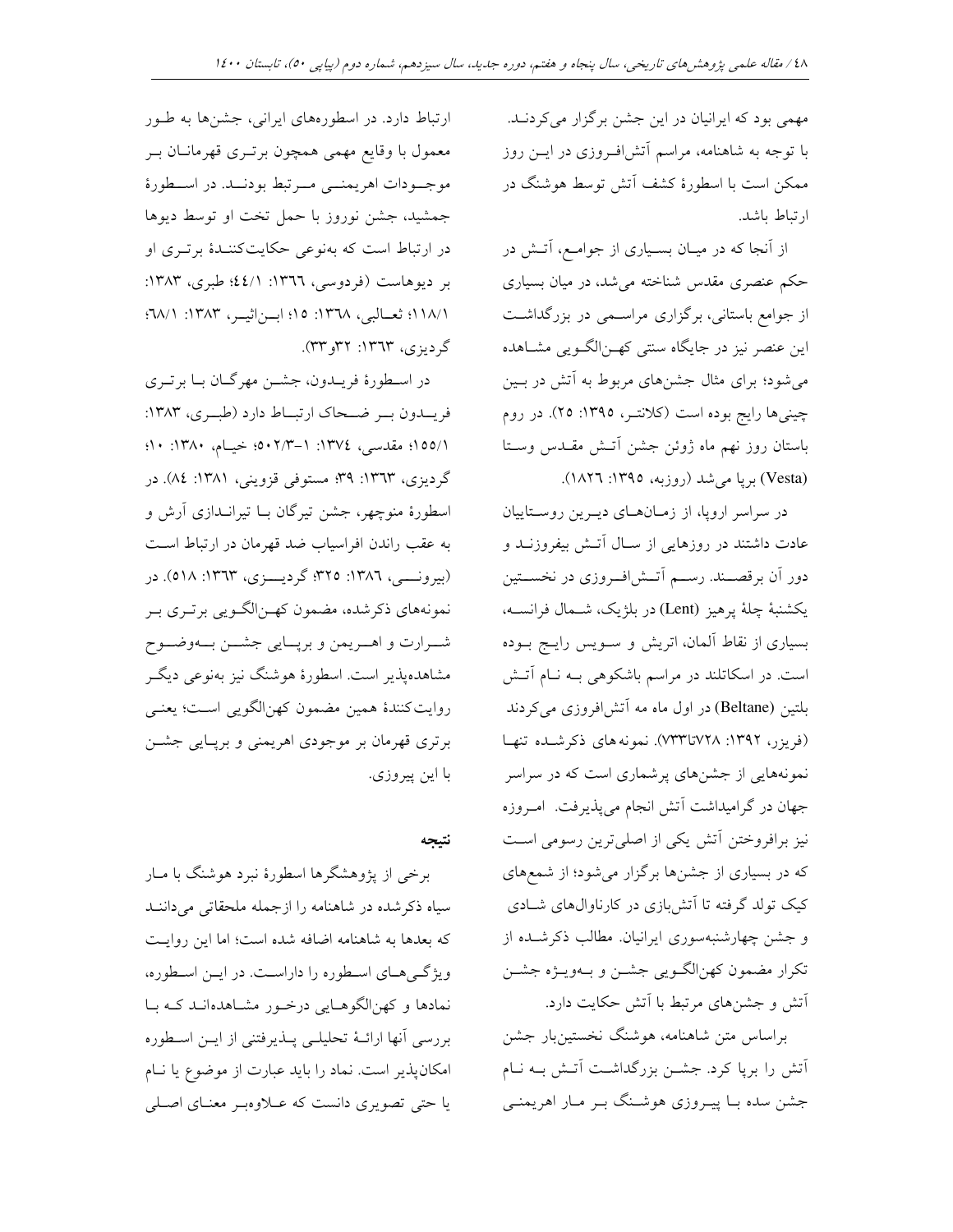خود، معنى يا معانى ضمنى ديگرى نيـز داشـته باشـد. کهنالگو نیز تمامی مضامین اسطورهای و جهـانبینــی اقوام ابتدایی و مفاهیم مذهبی ملـتهـای مختلـف را دربرمـي گيـرد. مفــاهيم و مضــاميني کــه نشــاندهنــدهٔ نمونههای عام سلوک آدمی است. نبرد قهرمان با مـار و اژدها نخستین کهن|لگویی است که در این روایـت اسطورهای مشاهده می شود.

در این اسطوره، مار سـیاهرنـگ اسـت و از آن بــا صفت جهانسوز یاد شده است. رنگ سیاه مار نمــادی از اهریمنیبودن آن و صفت جهانســوز نیــز نمــادی از نابودگری آن است. این مار همچنین مانند دیگر مارها و اژدهاهای اسطورهای، نمادی از بی نظمــی اسـت. در مقابل، هوشنگ در مقام قهرمـان، نمـادی از نیروهـای خیر، دادگری، نظم و آبادگری است که در برابـر مـار سیاه قرار میگیرد. در این نبرد، هوشنگ بر مــار ســیاه برتری می یابد؛ اما مار کشته نمی شود که خود نمـادی از سختجانی و بهنوعی جـاودانگی مـار و نیروهـای اهریمنی در باورهای کهن است.

نبرد هوشنگ با مار سـياه اهريمنــي بــدون نتيجــه نیست و حاصل آن کشف آتش است. در ایــن نبــرد، آتش در حکم فروغ ایزدی نقش راندن مـار اهریمنـی را برعهده دارد. این نقش آتش نیز کهنالگــویی اســت که در باورهای ایرانیـان باسـتان و باورهـای مردمـان دیگر جوامع درخور پیگیری است. با راندهشدن مار و کشف آتش، مردمان به بزرگداشت این واقعــه جشــن سده را بریا میکنند. جشن کهنالگـویی تکرارشـونده است که در باورهای ایرانیان باستان، گاهی بــا برتــری بر اهریمنان در ارتباط است.

# كتاىنامه

۱. آموزگار، ژاله، (۱۳۸۸)، ت*اریخ اساطیری ایـران*،

تهران: سازمان مطالعه و تـدوين كتـب علـوم انسـاني دانشگاهها (سمت). ٢. ابن اثير، عزالدين، (١٣٨٣)، ت*اريخ كامل*، ترجمـه سيدحسين روحاني، ج ١، تهران: اساطير. ۳. ابن بلخبي، (١٣٨٥)، ف*ارسـنامه*، تصـحيح گـاي ليسترانج و رينولد آلن نيكلسون، تهران: اساطير. ٤. اسلامی ندوشن، محمـدعلی، (١٣٩٠)، د*اسـتان داستانها رستم و اسفنديار در شاهنامه*، تهران: انتشار. ۰. اسماعیل پور، ابوالقاسم، (۱۳۸۷)، *اسطوره بیـان* نم*ادين*، تهران: سروش. ٦. اصـفهاني، حمـزه، (١٣٤٦)، *تــاريخ پيــامبران و شاهان*، ترجمه جعفر شعار، تهران: بنیاد فرهنگ ایران. ٧ / اوستا، (١٣٨٥)، جليل دوستخواه، ج١، تهران: مرواريد. ۸ ایسونس، ورونیک)، (۱۳۷۵)، *شناخت اساطی*ر مصر، ترجمه باجلان فرخي، تهران: اساطير. ۹. بلعمسی، محمله، (۱۳۵۳)، *تــاريخ بلعمــي*، بــه تصحیح محمدتقی بھار، ج ۱، تھران: تابش. ۱۰. بلــک، جرمـــي و آنتـــوني گـــرين، (١٣٨٥)، فرهنگنامه خسارایان، دیوان و نمادهای بین النهرین، ترجمه پيمان متين، تهران: زوار. ١١. بنونيست، اميل، (١٣٩٣)، دين *ايرانسي برپاي*ه *متنهای معتبر یونانی،* تهران: قطره. ۱۲. بورکهــارت، گئــورگ، (۱۳۳۳)، *گیــل گمــش.* ترجمه داوود منشىزاده، تهران: فرهنگ سومكا. ۱۳. بهار، مهـرداد، (۱۳۹۱)، *پژوهشــی در اســاطی*ر *ايران*، تهران: آگه. ١٤. بيرونـي، محمـدبناحمـد ابوريحـان (١٣٨٦)، *آثارالباقيه*، تهران: اميركبير. ۱۵. پاریندر، جئــوفری، (۱۳۷٤)، *اســاطیر آفریقــا*،

ترجمه باجلان فرخي، تهران: اساطير.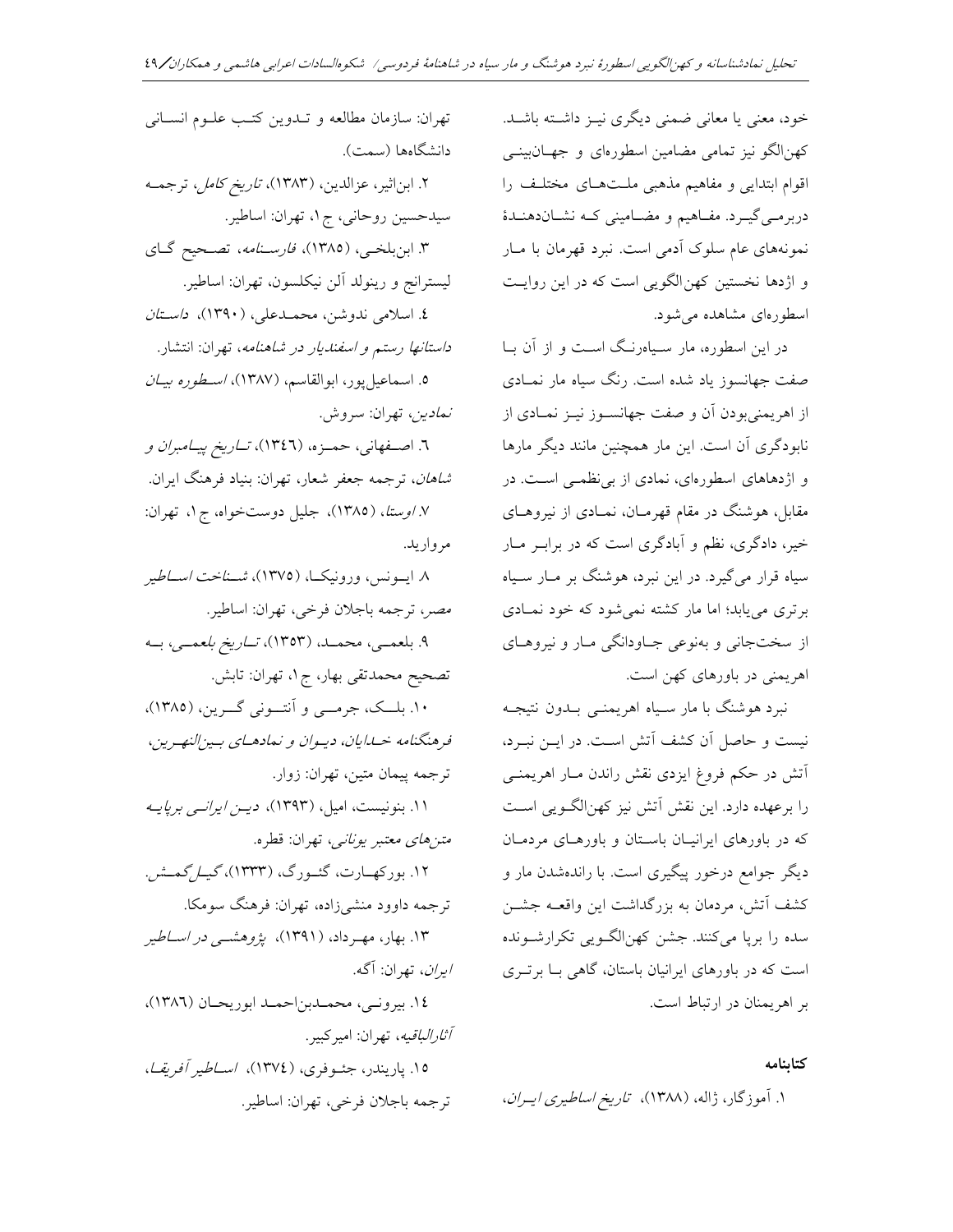١٦. پـيج، ريمونــد ايــان، (١٣٨٧)، *اســطورههــاي شكارشده*، تهران: طهوري. *اسكانديناوي،* ترجمه عباس مخبر، تهران: مركز. ۱۷. ثعــالبي، عبــدالملک، (۱۳۶۸)، *تــاريخ ثعــالبي*، ترجمه محمد فضائلي، تهران: نقره. ١٨. خالقي مطلق، جلال، (١٣٦٣)، «معرفي قطعات الحــــاقي در شــــاهنامه»، *ايــــراننامــــه*، دوره۳، ش۳، ص ٢٤٢ تا ٢٦١. ۱۹. خیــام، عـمــر، (۱۳۸۰)، *نوروزنامــه*، تصــحیح مجتبي مينوي، تهران: اساطير. ۲۰. دومزیــل، ژرژ، (۱۳۸۳)، *سرنوشــت جنگجــو*، ترجمه مهدي باقي و شيرين مختاريان، تهران: قصه. ۲۱. دیاکونوف، ا. م، (۱۳٤٥)، ت*اریخ مـاد*، ترجمــه كريم كشاورز، تهران: كتاب. ۲۲*. دینکـــرد هفـــتم، (*۱۳۸۹)، محمـــدتقى راشـــد محصل، تهران: پژوهشکده علوم انســانی و مطالعــات فرهنگمي. ۲۳. ذکر گو، امیرحسـین، (۱۳۷۷)، ا*سـرار اســاطی*ر هند، تهران: فكر روز. ٢٤. روتون، كنت نولز، (١٣٧٨)، *اسطوره*، ترجمــه ابوالقاسم اسماعيلپور، تهران: مركز. ۲۵*. روايــت پهلــوى*، (۱۳٦۷)، ترجمــه مهشــيد میرفخرایــی، تهــران: مؤسســه مطالعــات و تحقیقــات فرهنگي. ٢٦. روزبـــــه، محمدرضــــــا و معصـــــومه يكـــــدلى کرمانشاهی، (۱۳۹۵)، «اَتش در اساطیر ایران، یونــان و روم». *انجمن ترويج زبان و ادب فارسي ايران دانشگاه* گیلا*ن*، دوره۱۱، ص۱۸۱۰تا۱۸۳۰. ٢٧. ژيــران، ف و لاكوئـــه و ك و دلاپـــورت، ل، (۱۳۷۵)، *اســـاطير آشـــور و بابــل*، ترجمـــه ابوالقاســـم اسماعيلپور، تهران: فكر روز.

۲۸. ســــرکاراتي، بهمــــن، (۱۳۸۵)، *ســــايههــــاي* 

٢٩. *شايستناشايست*، (١٣٦٩)، ترجمـه كتـايون مزدايسور، تهران: مؤسسه مطالعــات و تحقيقــات فرهنگے ِ. ۳۰. شوالیه، ژان و آلن گربـران، (١٣٨٤)، فرهنگ نمادها، ترجمه سودابه فضايلي، تهران: جيحون. ۳۱. صـالحي، علــي و ابوالقاســم دادور، (۱۳۹۲)، «مطالعه تطبیقـی رویکـرد کهـن|لگـویی سـه اسـطوره رویین تن اسفندیار، آشیل و زیگفرید»، *فصلنامه ادبیات* عرف *تانی و است طوره شستاختی،* س۱۳، ش۷، ص ١٩٦٥ تا١٩٦. ۳۲. طاهري، صدرالدين، (١٣٩٤)، «باژگوني مفهوم

یــک نمــاد (بررســي کهــن|لگــوي مــار در ايــران و سرزمینهای همجوار)»، *نشریه هنرهای زیبا- هنرهای* تجسمی، دوره ۲۰، ش۳، ص۲۵تا۳٤.

٣٣. طبري، محمدبنجرير، (١٣٨٣)، ت*اريخ طبري*، ترجمه ابوالقاسم پاينده، ج ۱، تهران: اساطير. ٣٤. فردوســي، ابوالقاســم، (١٣٦٦)، *شــاهنامه*، بــه كوشـــش جـــلال خـــالقى مطلـــق، ج١، نيويـــورک: Bibliotheca Persica

٣٥. -------------. (١٣٦٩)، شــــاهن*امه*، بـــه كوشـــش جـــلال خـــالقى مطلـــق، ج٢، كاليفرنيـــا: .Bibliotheca Persica ۳٦. فرنبغدادگی، (۱۳٦۹)، *بندهش، مهـر*داد بهـار، تهران: توس.

٣٧. فريزر، جيمــز جــرج، (١٣٩٢)، *شــاخه زريــن*، ترجمه كاظم فيروزمند، تهران: آگه. ٣٨. كريستي، آنتـوني، (١٣٧٣)، شـن*اخت اسـاطير* چين، ترجمه باجلان فرخي، تهران: اساطير. ۳۹. کریســتنســن، اَرتــور، (١٣١٤)، *شاهنشــاهی ساسانیان*، ترجمه مجتبی مینوی، تهران: معارف.